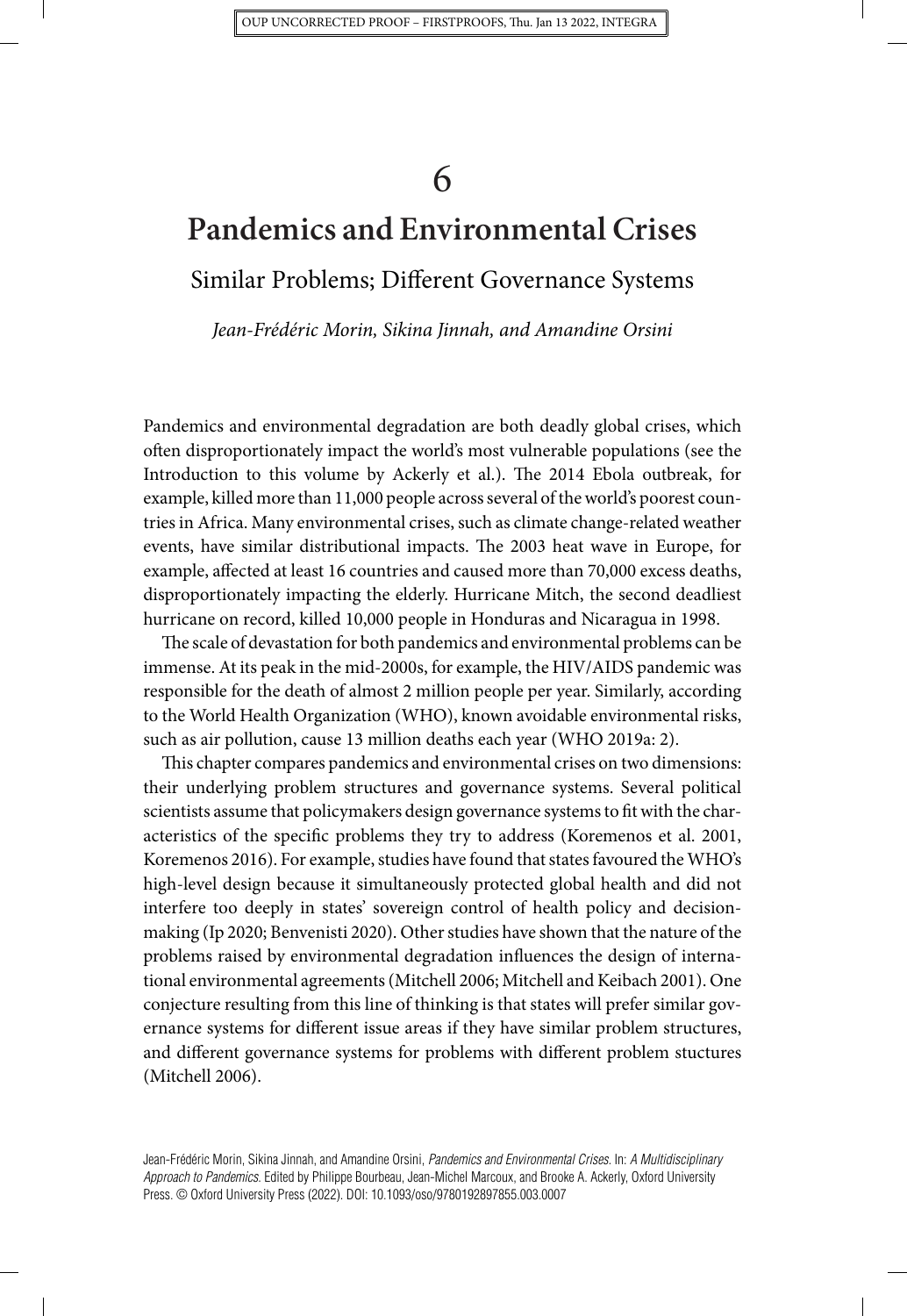This chapter highlights how pandemics and environmental degradation present similar problem structures. Yet they have triggered very different policy responses, and their governance systems are also different. Moreover, even if pandemics and environmental degradation are similar types of problems, there is little attempt to coordinate policies that tackle the interrelated aspects of these issues. We explain these incongruities by power differentials and perception biases that lead to an underinvestment in environmental degradation compared to pandemics.

The chapter is divided into two parts. The first part illuminates the problem structures of pandemics and environmental degradation, including their similarities and interactions.The second part compares the existing approaches governing each of these issues and explains this variation. We conclude by discussing policy solutions to create positive synergies between the two issue areas.

#### **Pandemics and Environmental Crises**

#### Similar Problem Structures

Pandemics and environmental degradation have similar problem structures, which might suggest similarities in governance responses. This section focuses on five key similarities: global interdependence, exponential dynamics, disproportionate impacts, scientific uncertainty, and their relationship to economic liberalization. These characteristics are not exclusive to pandemics and environmental crises; the problem structures of several other global issues share one or two of these features, but few share all five.

First, both problems are characterized by a high degree of global interdependence. The health of a population and the quality of its environment are both dependent on the health and environmental conditions of other populations. This is because governments cannot stop viruses and pollution from crossing borders. In this context of interdependence, government actions to protect a population in one country may benefit other countries. Conversely, a government's failure to address health or environmental problems may be detrimental to other countries. Implementing health and environmental measures can be expensive, which means that governments may be tempted to 'free ride', letting other states foot the bill. Governments rarely have to pay for the consequences that their policies have on foreign countries. The full costs of an infectious disease outbreak or deforestation of the Amazon, for example, are not borne by the responsible parties. Rather, these costs are distributed globally through, for example, loss of human and non-human life. Individualistic state behaviour can exacerbate these impacts and occurs particularly when there is a shortage of scarce resources—for example, when a government restricts exports of valuable pharmaceutical products during a pandemic to safeguard its own stock or when a state siphons excess water from a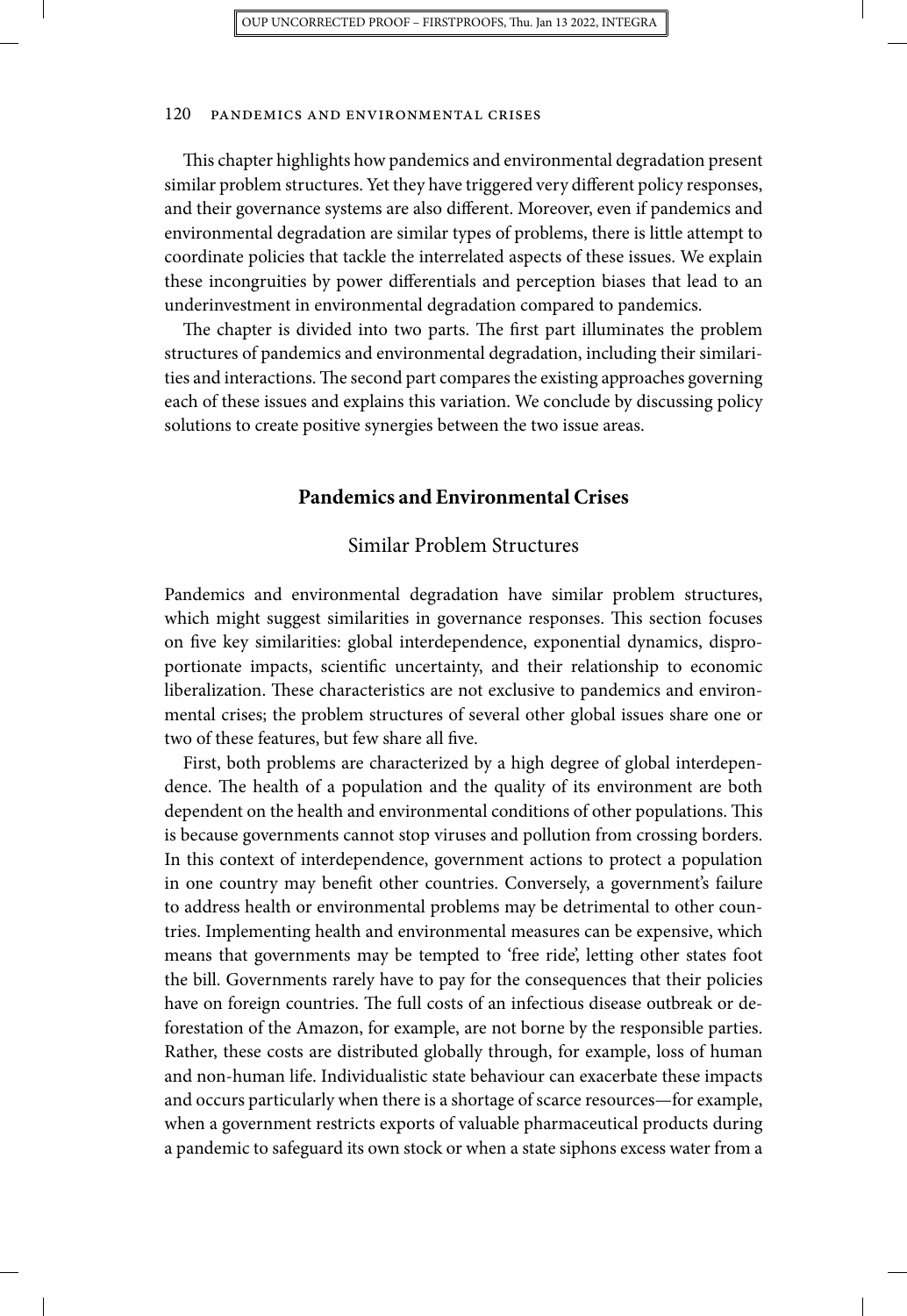transboundary river for its own use. This type of behaviour may serve individual states in the short term, but it leads to suboptimal outcomes at the global level: it results in unfair and inefficient resource distribution (Morin et al. 2020).<sup>1</sup>

A second key feature of pandemics and environmental degradation is their exponential dynamics. They are both non-linear problems, which amplify at an increasing rate over time. For example, if each infected person transmits a virus to two individuals every day, the infected population goes from 1 to 81 individuals in just 5 days and then jumps to 19,683 individuals five days later. Similarly, the biosphere is characterized by various feedback loops that accelerate the speed of climate change. For example, if the temperature were to rise sufficiently to melt the permafrost, this would release huge quantities of methane, a powerful greenhouse gas, into the atmosphere, and it would amplify climate change significantly. As a result, epidemiologists and earth scientists alike are trying to identify the thresholds beyond which a crisis spirals out of control. For a pandemic, this tipping point is based on the capacity of the health-care infrastructure to treat infected patients. For climate change, it is estimated that an increase of 2 degrees Celsius would create large-scale environmental discontinuities (Intergovernmental Panel on Climate Change (IPCC) 2018). Therefore, the governance challenge for both issues is to implement measures to flatten the exponential curve (of infected people or carbon dioxide in the atmosphere). The idea of an exponential curve putting human populations at risk has been well understood since Thomas Malthus's work in the eighteenth century. However, studies have found that the human mind has difficulty grasping its explosive nature. Exponential dynamics are consistently underestimated as a result (Wagenaar and Sagaria 1975; Kunreuther and Slovic 2020).

Another common feature of pandemics and environmental problems is that historically marginalized populations are disproportionally impacted (Venkatapuram 2011; Anand 2017; Mascarenhas 2020). When a crisis occurs, the most vulnerable groups often include lower socio-economic classes, ethnic minorities, and women. This occurs both within and between countries. Within countries, for example, Indigenous groups and black communities in the United States have borne disproportionate impacts of ill health, pandemics, climate change, oil exploration, and toxic exposure (Bullard 2020; Clark et al. 2020; Pellow 2018; Quinn et al. 2011; Watt-Cloutier 2018; Whyte 2020; Yancy 2020). At the international level, least-developed countries and developing countries often lack the necessary resources to protect their populations or adapt to changing circumstances. The poorest people in the poorest countries in the world, for example, are expected to bear the brunt of climate impacts, such as fisheries depletion

 $^{\rm 1}$  Like that of the environment, the preservation of public health is a public good. Chapter 14 in this volume by Herrmann and Isabelle also discusses how, even at the micro level, individuals may opt for suboptimal behaviours for a societal point of view in the context of a pandemic if they adopt them based only on calculations involving their private benefit.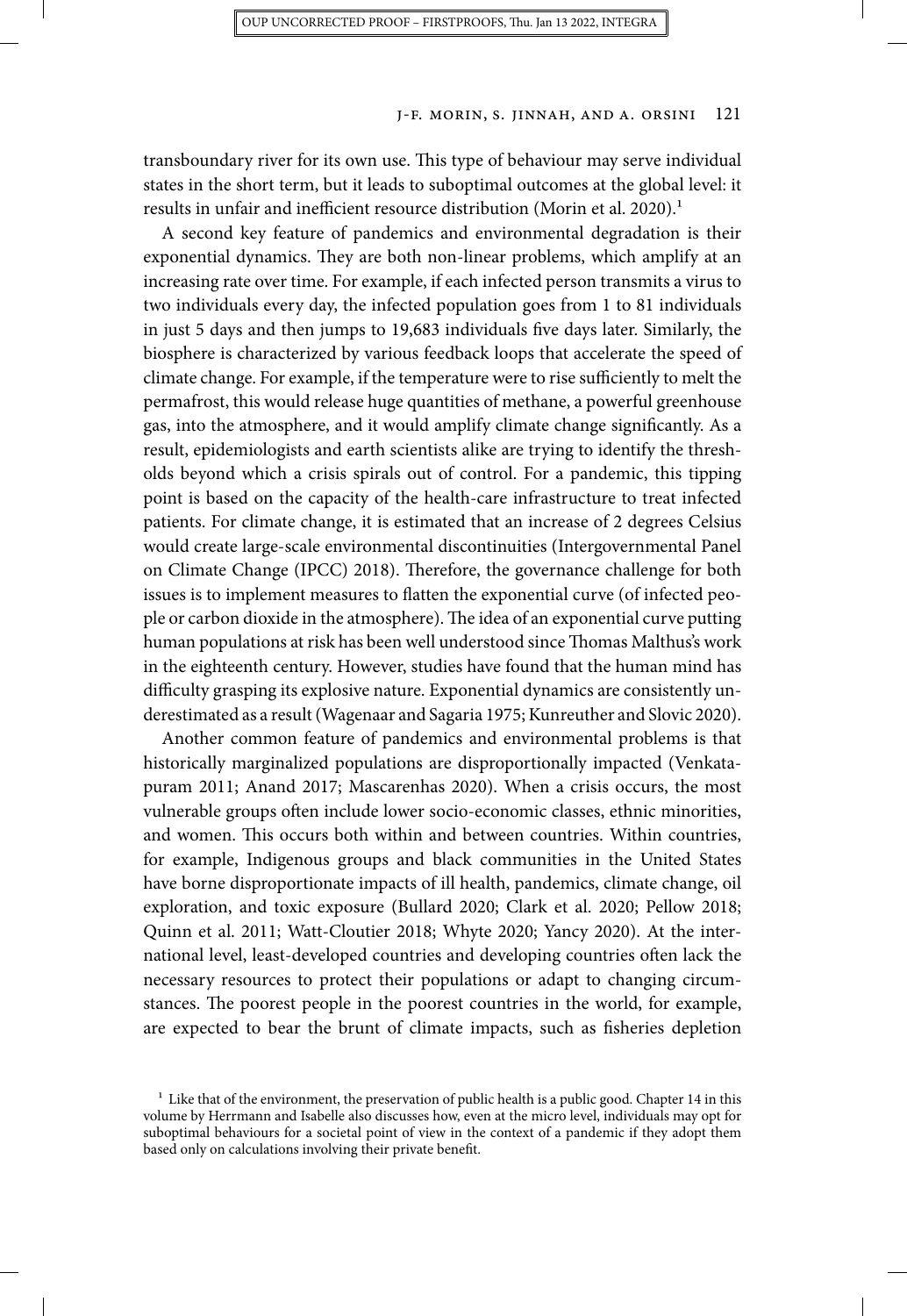(Blasiak et al. 2017; Byers et al. 2018), and developing countries who are least responsible for global emissions are the most vulnerable to climate impacts (Althor et al. 2016). Similarly, global health research is increasingly illuminating the social determinants of (ill) health, such as lower socio-economic status and the impacts of pandemics (Donkin et al. 2018; Singu et al. 2020).2 Redistributive measures, in addition to mitigation and adaptation policies, are required to tackle the regressive effects of health and environmental crises. Yet redistributive measures are often politically contested, both domestically and internationally.

The problem structure of pandemics and environmental degradation is also characterized by a degree of scientific uncertainty. When a new crisis arises, scientists are often unsure about the causes, the consequences, and the most effective responses; we saw such a dynamic with the initial HIV/AIDS outbreak and the discovery of the ozone hole in the 1980s. Scientists work with incomplete information, contested assumptions, and unstable models during the initial stages of a crisis. They make progress incrementally. In this context, some groups advocate action to protect human health and the environment, as the precautionary principle suggests (Vogel 2012), despite limited scientific evidence. Political opponents of the precautionary principle typically start by denying that the problem exists and then minimize its importance. As scientific knowledge advances and the magnitude of the crisis can no longer be credibly denied, opposition groups typically argue that there is no effective solution or seek to place blame on others to avoid responsibility for (in)action. As diverse political actors make scientific claims, the boundary between science and politics becomes increasingly unstable and blurred. Ultimately, difficult policy decisions, such as imposing a three-month shelter-in-place order to avoid disease transmission, or cutting  $CO<sub>2</sub>$  emissions by 20% by 2020 (a European Union target), are not simply based on science, they are also deeply political.They involve various ethical considerations that science alone cannot arbitrate (see the Introduction to this volume by Ackerly et al.).

One last similarity that health and environmental problems have is their tense and ambiguous relationship with economic liberalization. Globalization has created conditions that facilitate the diffusion of pandemics and accentuate environmental degradation. For this reason, several health and environmental groups are calling for policies, such as local supply chains, that run against the principles of economic liberalism. In contrast, certain industrial groups claim that health and environmental regulations are unnecessary and expensive job-killing measures (Tienhaara 2014). At the international level, some of the most controversial trade disputes concern health or environmental measures. The disputes are arbitrated by the World Trade Organization (WTO) and include issues such

<sup>&</sup>lt;sup>2</sup> See Chapter 14 in this volume by Herrmann and Isabelle for a discussion on the distribution of the health and economic impacts of the COVID-19 pandemic across groups with different pre-existing vulnerabilities.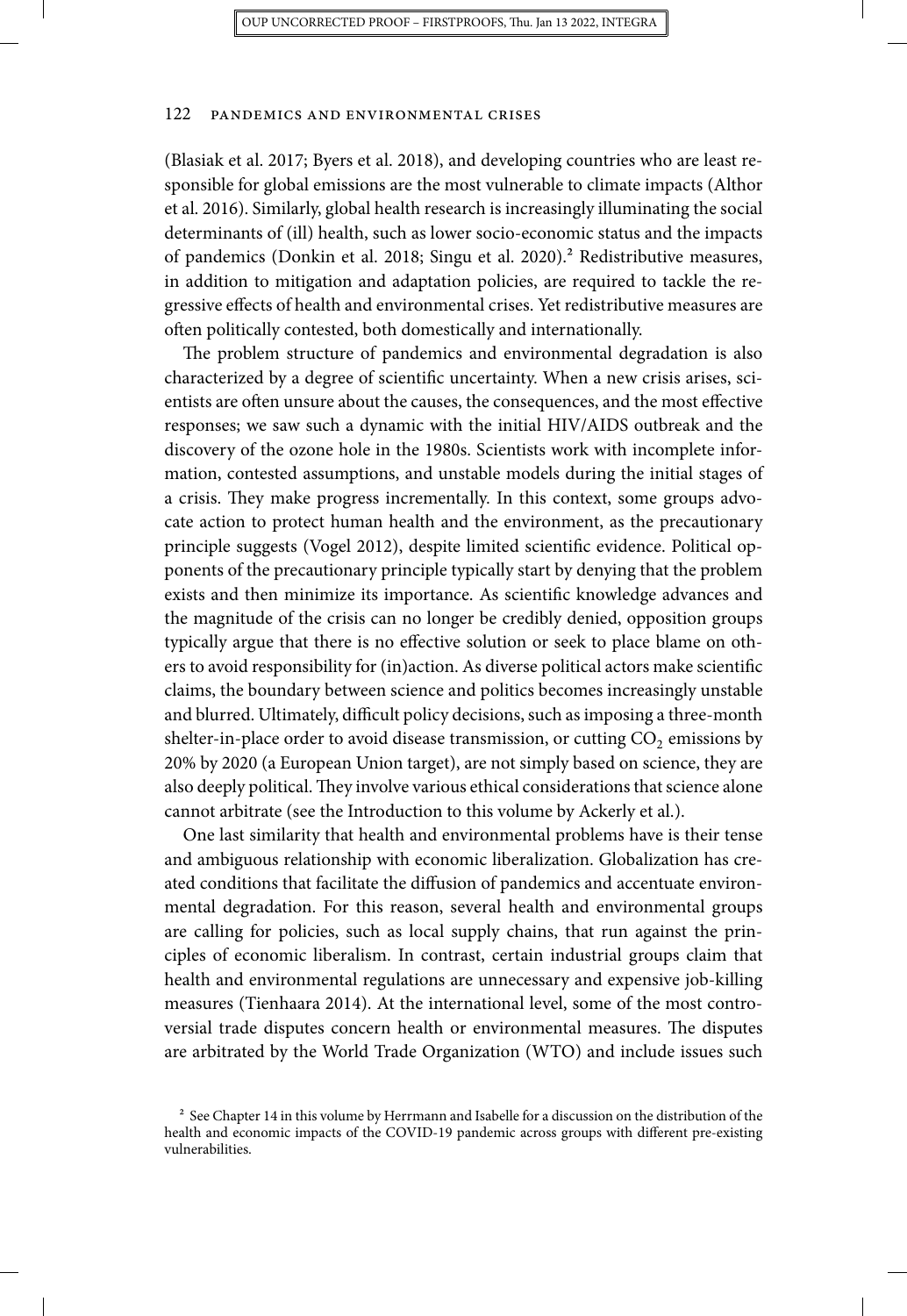as asbestos, genetically modified organisms, beef hormones, and fisheries (such as the tuna/dolphin and shrimp/turtle controversies). Interestingly, several health and environmental measures are covered under WTO law by the same exception, which refers to measures that are 'necessary to protect human, animal or plant life or health' (GATT Article XX para. b). At the same time, globalization supports scientific innovation, essential for tackling both environmental and health crises. It also helps to reduce the cost of key technologies, such as pharmaceutical products or solar panels (Lafond et al. 2018).

Given the five key similarities in their problem structure, one might expect that similar global governance systems would govern pandemics and environmental degradation (Onzivu 2016; Koremenos et al. 2001). However, as the next section discusses, pandemics and environmental degradation also interact, which further suggests that a shared governance response might be appropriate (Thomas 2001).

## The Health Consequences of Environmental Degradation

Although health and environmental crises are often treated as separate problems, they are intricately linked in multiple and complex ways. Environmental health is the field of study that analyses the health-related impacts of environmental problems (Negri 2019). It shows that environmental degradation increases the risks and consequences of disease, including pandemics.

In particular, biodiversity loss increases the likelihood of zoonotic diseases diseases caused by pathogens that 'jump' from wildlife to humans. An estimated 75% of new human pathogens originate from non-human animals (Jones et al. 2008; UNEP and International Livestock Research Institute 2020). Examples of zoonotic diseases include HIV/AIDS, SARS, Ebola, and COVID-19. They are increasingly frequent, which is largely because of the destruction of natural habitats (through urbanization or deforestation), which brings wildlife and humans into closer contact. Wildlife trade also contributes to the greater interaction between wildlife and humans (UNEP 2020b).

Climate change can exacerbate the development of vector-borne infectious diseases. With rising temperatures or higher rainfall, certain vector-borne diseases may spread to higher altitudes and different latitudes (IPCC 2018: 9).This can prolong transmission seasons in some endemic regions. Malaria, Zika virus, Lyme disease, and dengue fever are all zoonotic diseases that are on the rise in several areas. Climate hazards and reduced agricultural production because of climate change can also force people to live in crowded, unsanitary conditions or to migrate, thus increasing the risks of contagion. Extreme weather events, such as flooding, heat waves, and tornadoes, put exceptional pressure on hospitals and emergency services, limiting their capacity to respond to a pandemic (Phillips et al. 2020).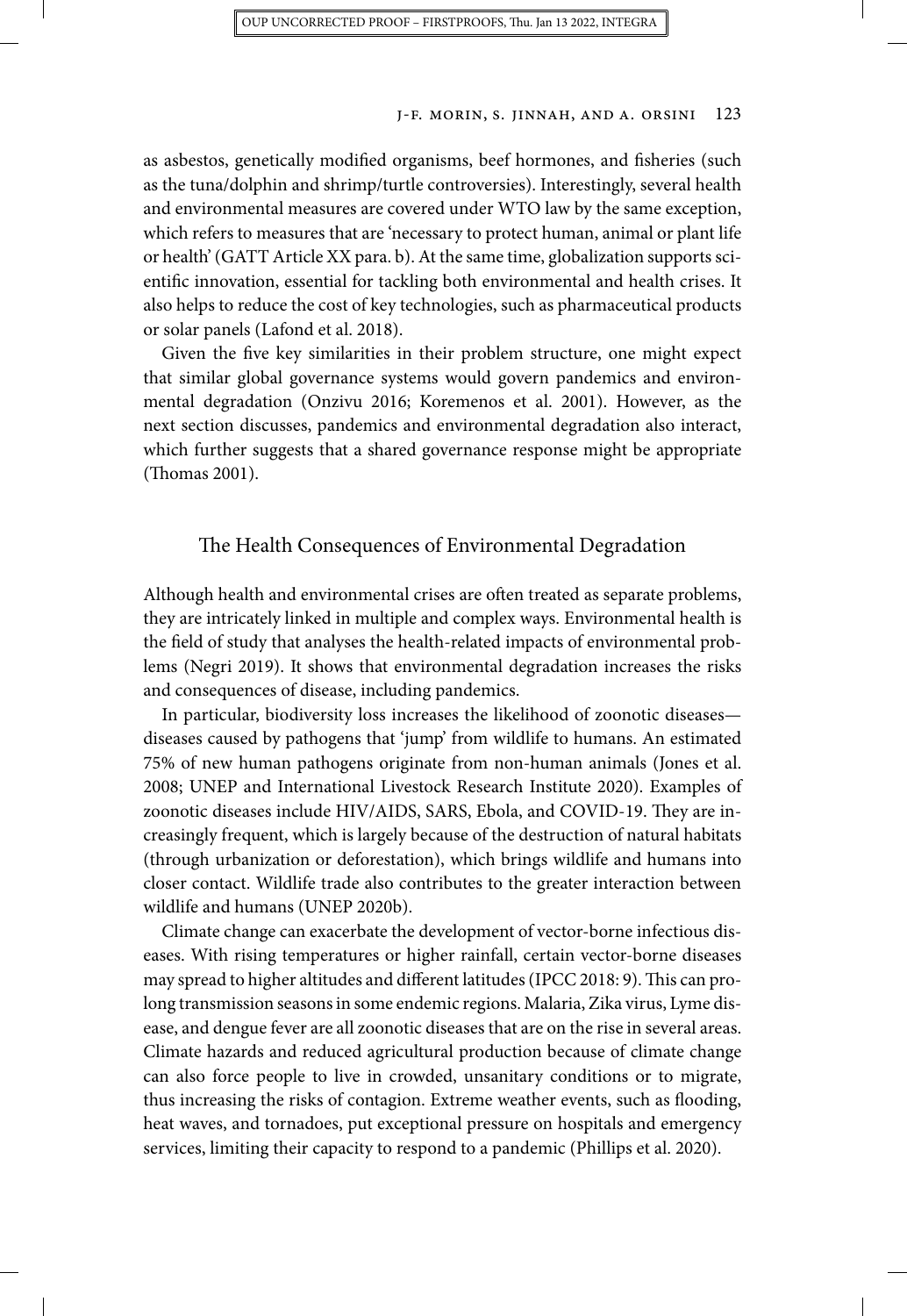Air pollution is another risk multiplier. The WHO estimates that air pollution causes around 7 million preventable deaths per year (WHO 2019a). The emission of ground-level ozone, dioxins, mercury, benzene, particulate matter, and other pollutants can exacerbate respiratory diseases. During the SARS and COVID-19 outbreaks, for example, air pollution was linked to the higher rates of mortality among infected people (Cui et al. 2003; Fattorini and Regoli 2020). Although pollution may be temporarily reduced during a pandemic, a lifetime of breathing polluted air, both indoors and outdoors, can make people more susceptible to respiratory infections.

The lack of sufficient safe water can also exacerbate health risks during infectious disease outbreaks. Frequent handwashing, which requires a continuous supply of clean water, is one of the most important public health indications to limit contagion. Yet, according to the WHO, 'more than half the world's population is still exposed to unsafely managed water, inadequate sanitation and poor hygiene' (WHO 2019a: 2). Pollution of water sources and destruction of natural habitats around river basins are partly responsible for these poor sanitary conditions. The WHO estimates that 'more than 800,000 preventable deaths each year' result from the lack of sufficient safe water (WHO 2019a: 2). This figure may increase significantly in the event of a pandemic in populations where people do not have access to clean water to wash their hands and where sanitary facilities are shared by a large number of people.

Polluted cities with few green spaces and little access to nature can worsen mental health problems when new pandemics occur. New health risks generate uncertainty, social isolation, and financial losses, which are stressors that can contribute to distress and mental illness. During the spring of 2020, a higher proportion of the population suffered from anxiety and depressive disorders compared to the previous year (Centers for Disease Control and Prevention (CDC) 2020). In short, environmental degradation can create and exacerbate health hazards, which get worse during times of pandemics.

## The Environmental Impacts of Pandemics

Pandemics also have adverse consequences on the environment. In the early stages, their environmental impact might appear to be positive; for example, the economic slowdown they induce might reduce air and water pollution. In the first months of 2020, daily  $CO<sub>2</sub>$  emissions dropped significantly compared to the previous year. In some countries, emissions decreased by more than 25% (Le Quéré et al. 2020). Newspapers reported that blue skies were visible once more in cities usually smothered by heavy smog, and wildlife was increasingly visible in areas suddenly devoid of economic activities (Rutz et al. 2020). Yet, as with other types of economic downturn, pandemics are followed by economic recovery and increased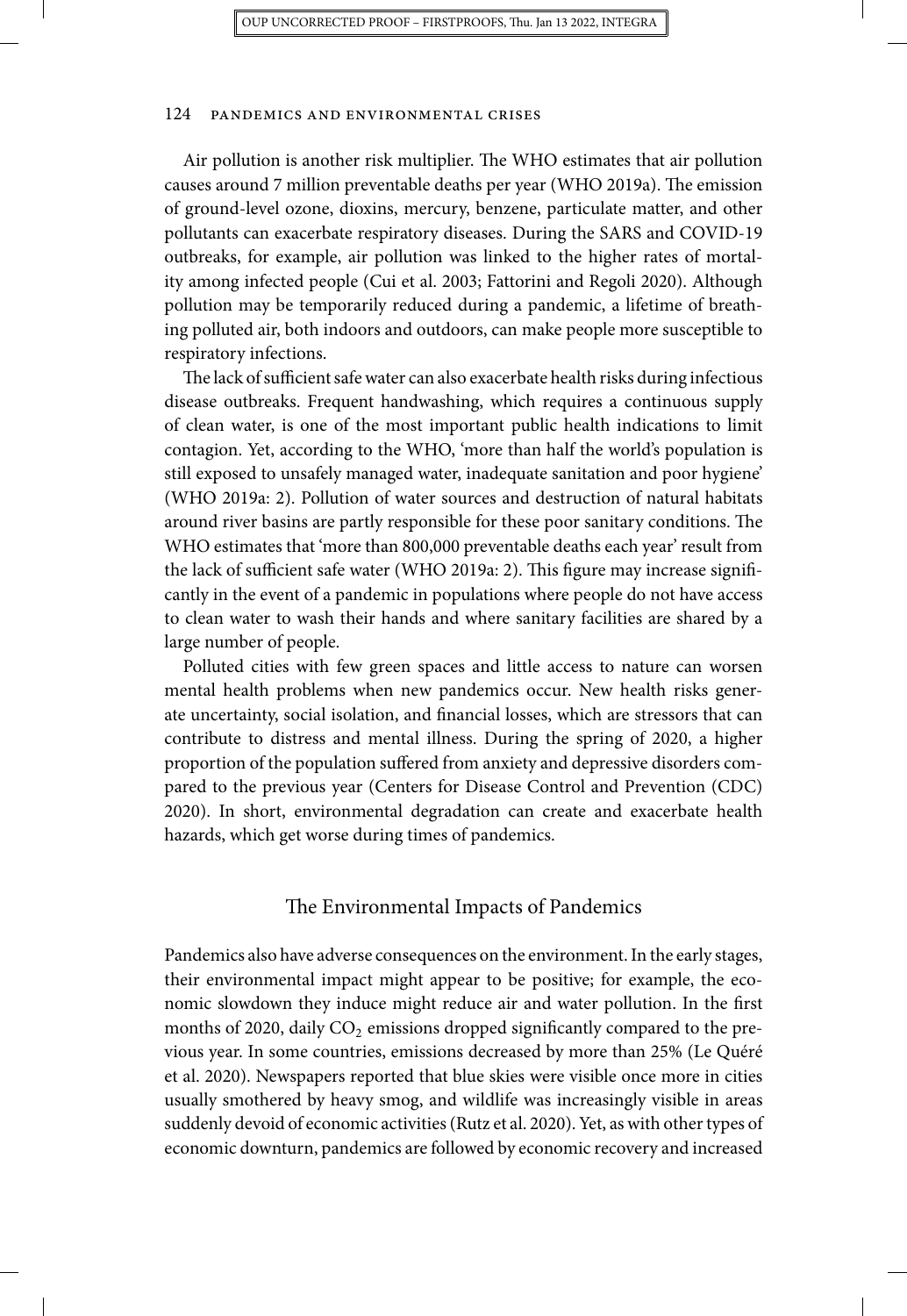pollution levels (Kuzemko et al. 2020). Temporary reductions in pollution, even when they are significant, as in the case of the COVID-19 pandemic, are too shortlived to have a meaningful long-term environmental impact (Forster et al. 2020). The planet needs more than a few months to get its breath back.

Pandemics can exacerbate environmental degradation in many different ways. One of their immediate environmental consequences is linked to greater waste production, including medical products and protective equipment (masks, gloves, gowns, etc.).The United Nations Conference on Trade and Development estimates that global sales of disposable masks alone jumped from \$800 million in 2019 to \$166 billion in 2020 (UN 2020). A pandemic also leads to a resurgence of disposable, single-use plastic products to reduce contagion, including bags, cups, and plates. Some waste is burned in the open, releasing toxins into the environment, and some ends up in the sea. Greater quantities of active pharmaceutical ingredients may be released into the environment via saturated sewage systems, further polluting ecosystems. This pollution reveals and exacerbates a host of environmental justice-related impacts associated with, for example, adequate protection for workers who manage such waste.

Pandemics can also have adverse effects on biodiversity. During the COVID-19 pandemic, several developing countries saw a major reduction in safari tourism and ecotourism, depriving parks and reserves of an important source of income for anti-poaching surveillance (UNEP 2020a). At the same time, the economic recession induced by COVID-19 may increase the incentives to hunt wild animals, thereby paradoxically also increasing exposure risk to zoonotic diseases. In some communities, hunting can provide necessary food or a source of income. Likewise, when tourism no longer provides income for local communities, farmers may be tempted to kill wild animals to protect their crops and livestock (Buckley 2020; Lindsey et al. 2020). Governments may see the overexploitation of natural resources, including forests and fish stocks, as a short-term solution to the major economic downturn created by a pandemic.

More broadly, a pandemic and the associated economic downturn can create political conditions that are favourable to more lax environmental regulations. Public opinion tends to be less enthusiastic about environmental measures in times of economic recession (Ratter et al. 2012). Short-term economic sacrifices for long-term environmental gains are difficult to accept when the economy is hit by a pandemic. As unemployment soars, more people are likely to perceive environmental regulations as an extravagant inhibitor of economic growth (Kenny 2018). During the Great Recession of 2007–2009, surveys reported a decline in the level of concern for climate change (Kenny 2019; Brulle et al. 2012; Kahn and Kotchen 2011; Scruggs and Benegal 2012; Shum 2012). There is not a strong correlation between the magnitude of the economic downturn and the disinterest in environmental protection (Bakaki and Bernauer 2018; Andreas et al. 2017; Skovgaard 2014). However, recessions create favourable conditions so that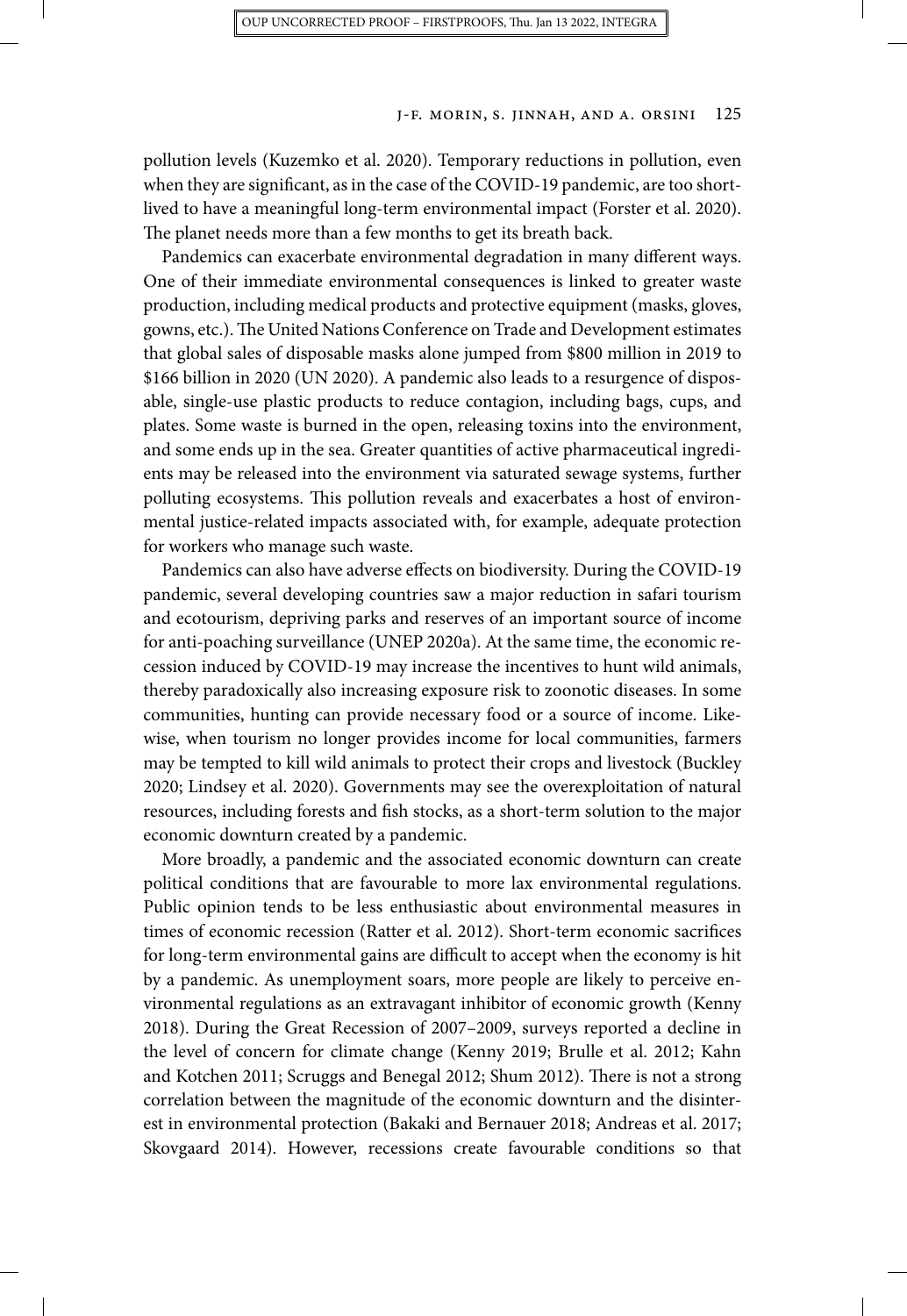political leaders opposed to environmental measures can make their voices heard and gain influence (Mildenberger and Leiserowitz 2017). As such, during the first months of the COVID-19 pandemic, several governments suspended the enforcement of their pollution regulations, relaxed environmental impact assessments for infrastructure projects, and postponed their investment in renewable energy. The need to create jobs fast, combined with a greater concentration of executive power (often a feature of public health emergencies) paves the way for those who profit from environmental degradation (Russel and Benson 2014).

In short, environmental crises and pandemics interact in ways that make both problems worse. Importantly, historically marginalized populations are disproportionately impacted by these crises because of a lack of capacity and resources to protect their communities (see the Introduction to this volume by Ackerly et al.). As much as pandemics and environmental crises exacerbate one another, social inequalities become further entrenched and more difficult to correct.That said, since health and environmental systems are closely interrelated, there is an opportunity for governments to design policy measures that have positive effects on both. For example, reducing air pollution, designing transportation systems that encourage active transport, providing access to family planning services, and encouraging people to eat less red meat can improve health and have a positive environmental impact (IPCC 2014; Quam et al. 2017; Schucht et al. 2015). Yet, as the next section discusses, few governments are striving to achieve these co-benefits.

# **Health and Environmental Governance**

#### Contrasting Reactions to Health and Environmental Crises

Despite similar problem structures, the global governance systems for health and environmental issues are remarkably different. They both have strengths, weaknesses, room for improvement, and more alignment to maximize synergies (see Chapter 12 in this volume by Davies for the challenge of global health governance). Of the two, the global health governance system appears better equipped to face global crises.

Very few governance initiatives have succeeded in solving global environmental problems. In most cases, actions are geared to limiting the pace of degradation, instead of stopping it or restoring the environment. Overall, public policies related to climate change and biodiversity loss are inadequate to tackle these crises of such immense magnitude. In contrast, some health responses to viral epidemics have been effective. While deaths are not always avoided, efficient treatments and preventative measures have been developed. Notably, smallpox was eradicated in 1980, and polio has almost been eradicated worldwide. These are two of the most remarkable achievements of global health governance.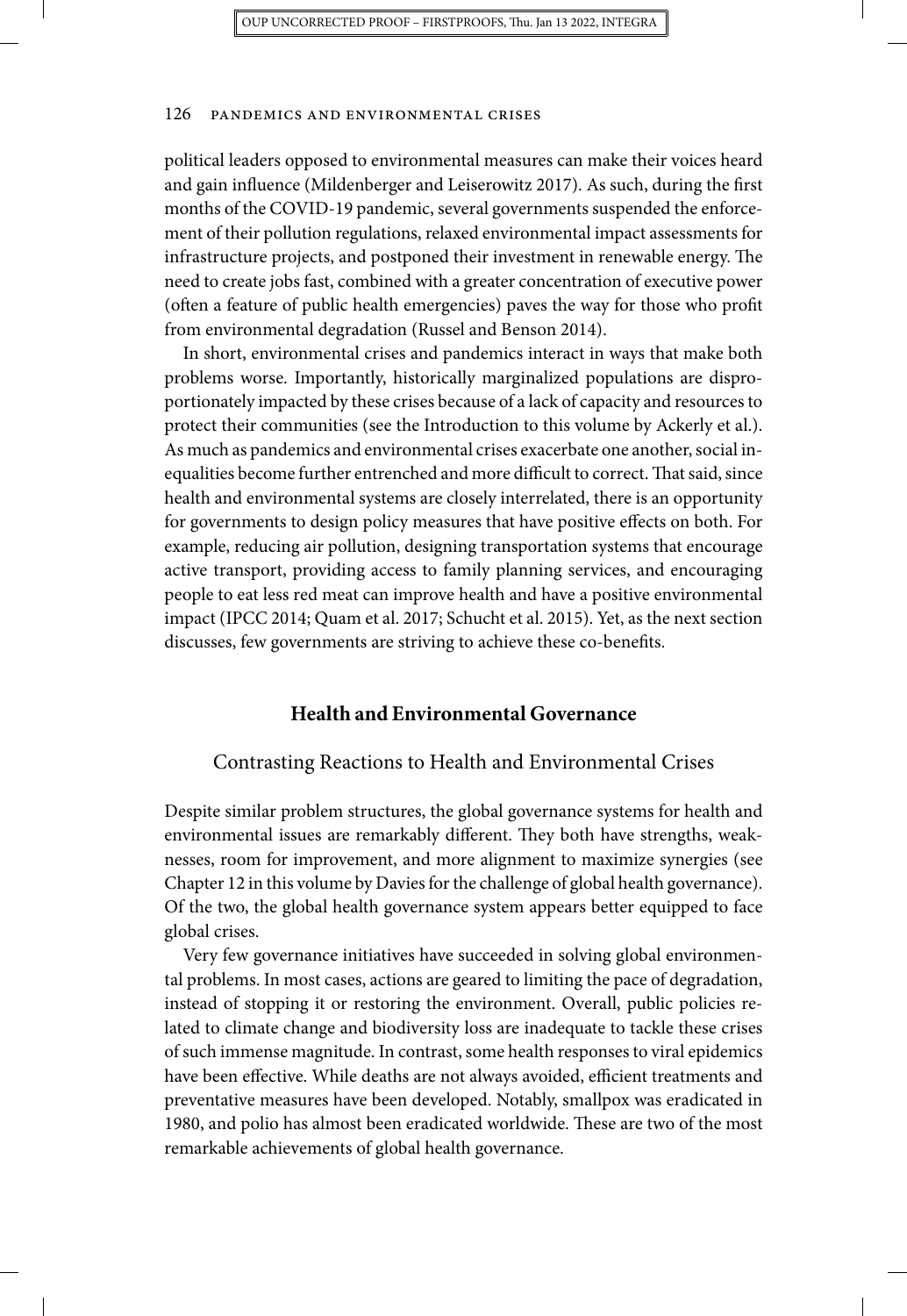A key asset of the global health governance system in addressing global crises is its higher degree of centralization, relative to the global environmental governance system (Fazal 2020). Centralization is a key asset when it comes to dealing with global crises. Health governance coalesces around the WHO, in Geneva, whereas environmental governance is notoriously fragmented into myriad institutions around the world (Biermann et al. 2009). The United Nations Environment Programme (UNEP) in Nairobi does not enjoy the same degree of political clout and autonomy as the WHO, as evidenced most basically by its designation as a 'programme', not an organization within the UN system. It also faces intense competition from several other intergovernmental organizations and programmes under the UN umbrella. While fragmentation and competition can make a governance system more innovative and adaptive in the long run, centralization and autonomy can facilitate effective decision-making in times of crisis (Biermann and Kim 2020).

Related to the issue of centralization, the most active global health organizations have more resources than their environmental counterparts. For example, the WHO's annual budget is around US\$2.5 billion per year (WHO 2019c). In contrast, the UNEP has an annual budget of less than one-fifth of that amount (UNEP 2018). This disparity is also manifest in the resources available to key foundations and non-governmental organizations (NGOs) in both fields. The Bill & Melinda Gates Foundation, a leading actor in global health, spends around US\$5 billion every year (Gates Foundation 2020). In contrast, Greenpeace International, a major environmental NGO, has a budget of less than one-twentieth of that amount (Greenpeace 2019).

The COVID-19 pandemic revealed that public health policies can be implemented promptly, even when they are expensive. Governments around the world (with some notable exceptions) implemented emergency measures to protect public health. This disrupted economic activities and limited individual freedom. No government has ever implemented such drastic measures to reduce greenhouse gas emissions or curb environmental pollution. Yet environmental crises will ultimately be responsible for far more deaths than COVID-19 (WHO 2019a: 2).

Political systems across the globe were much more responsive to COVID-19 than they ever have been for an environmental crisis. Journalists reported daily statistics for COVID-19 infections and victims, while the death toll associated with environmental degradation rarely hits the headlines. Some government leaders, who previously questioned the validity of climate science to avoid action or claimed that economic development should come before environmental protection, gave press conferences during COVID-19 announcing major restrictions on economic activities in the name of health imperatives. Even government leaders who initially underestimated the gravity of the pandemic gradually became more supportive of basic public health measures. Several political leaders wanting to be seen as public health champions used the opportunity to boost their popular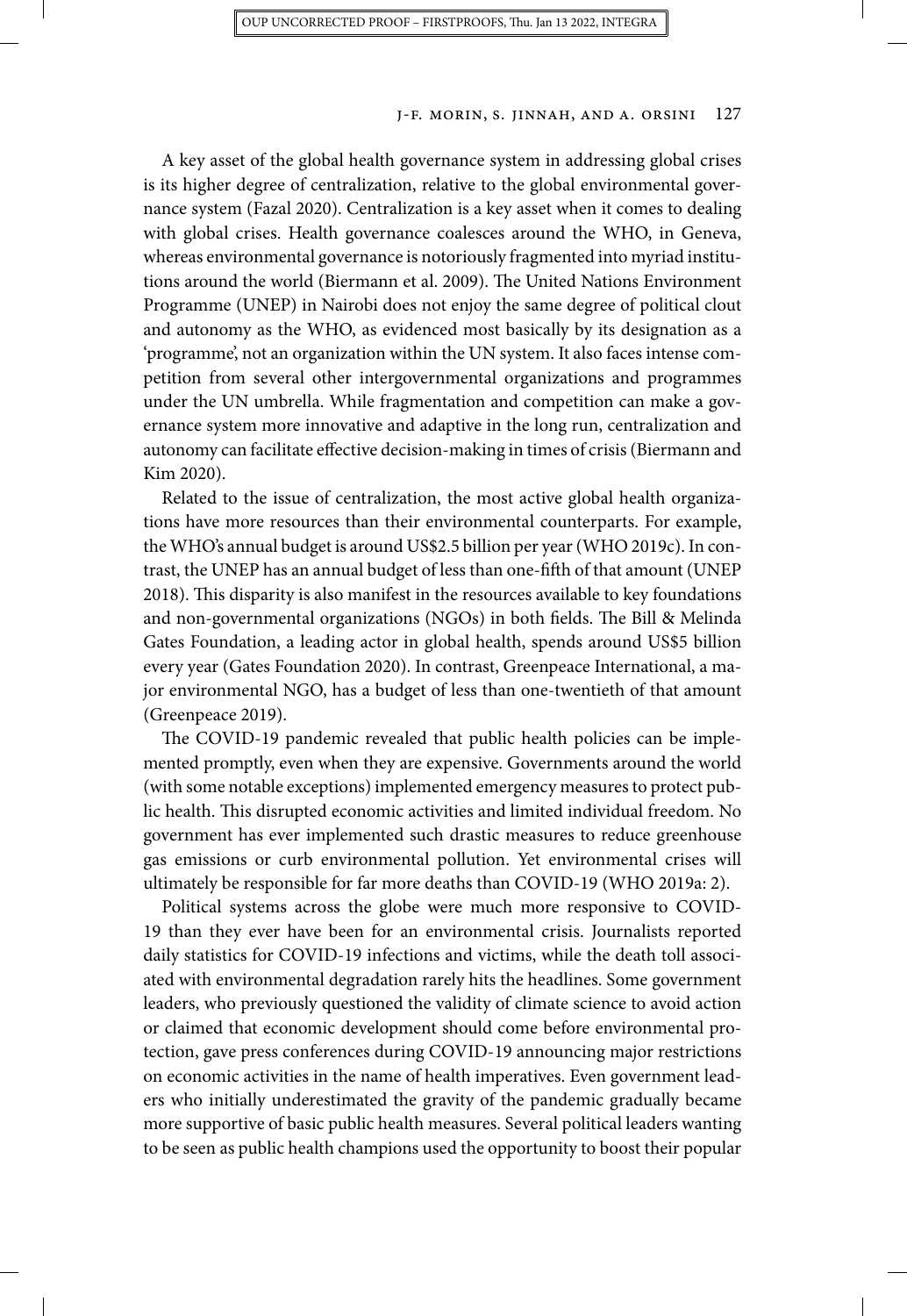support. In some countries, opposing health measures became politically toxic. Even industries severely hit by COVID-19, such as airline companies, did not organize opposition to public health measures, unlike the oil and gas industries, which have opposed measures to tackle climate change for decades. COVID-19 demonstrated that governments can act decisively, with little political opposition and strong public support, when confronted with a major crisis. We saw similar trends with the 2003 outbreak of SARS and the 2014 outbreak of Ebola. Yet these same governments have failed to act decisively on the same scale for climate change, biodiversity loss, or ocean pollution.

Clearly, global health responses have not always been as reactive as they were during the COVID-19 crisis. HIV/AIDS responses were initially slow (Sell and Prakash 2004), and Ebola has long remained a neglected disease (Nunes 2016). Further, as the COVID-19 case demonstrates, when some states fail to act, the crisis can be prolonged unnecessarily. The governance of pandemics also suffers, like global environmental governance does, from an imbalance between prevention and treatment (Dauvergne 2005). Governments tend to favour short-term solutions to health and environmental crises, despite the fact that investment in prevention pays off in the long run. Nevertheless, the governance responses to health crises appear to be more decisive than the response to environmental crises.

#### Explaining Variations in Policy Responses

At least three factors can explain this discrepancy in policy responses to environmental and health crises: income distribution and political influence, perceived urgency, and the presence of identifiable victims.

The first relates to income distribution and the political influence of the people impacted. Pandemics and environmental degradation disproportionally affect the most vulnerable populations. However, pandemics such as COVID-19 and HIV/AIDS are more directly life-threatening to rich and powerful individuals than are climate change or biodiversity loss. In the first few months of 2020, the COVID-19 pandemic was particularly prevalent in high-income countries, at least according to official records. The contagion was acute in highly connected global cities, such as New York and London, which are home to many of the transnational elite. Even government leaders and royalty were diagnosed with COVID-19 during the spring of 2020, including the British prime minister and the Prince of Wales. In contrast, rich and powerful individuals may have the impression that environmental degradation does not directly threaten their lives. When leaders (mis)perceive a crisis as a problem that affects foreign countries, they are unlikely to implement expensive preventative measures. In several high-income countries, the response of policymakers to climate change is biased by a spatial overoptimism (Gifford et al. 2009). This type of optimism bias only lasted a few weeks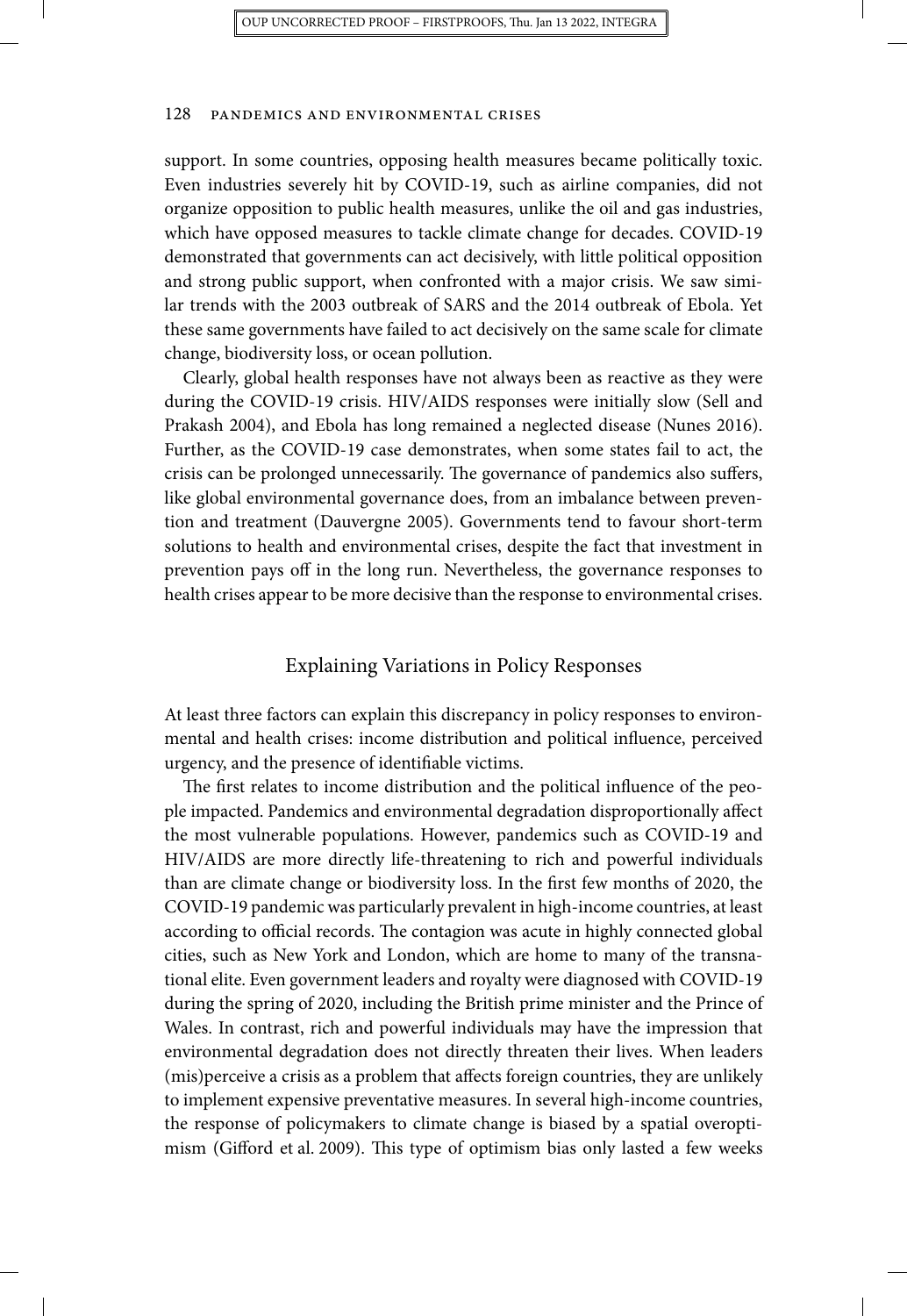during the COVID-19 pandemic, when it was limited to Asia in January 2020. However, climate change is still perceived as a problem that affects geographically or socio-economically distant populations.

Another key factor is the degree of perceived urgency related to a public policy problem. Environmental degradation is often (mis)perceived as a crisis to come that will affect future generations, not an immediate crisis. The sudden SARS and COVID-19 crises called for immediate short-term reactions. For COVID-19, in February and March of 2020 several political leaders actually announced that public health measures would probably only last for a few weeks. In contrast, climate action advocates have been calling for reduced greenhouse gas emissions for decades. Moreover, the effects of climate change will slowly unfold over decades, even after drastic cuts in greenhouse gas emissions. This reduces the perceived urgency to act. It allows for psychological adjustments to a new normal and suggests that we might have time to find solutions before it is too late. The climate crisis requires immediate and drastic action if we are to avoid catastrophic scenarios, but it is rarely perceived as an urgent crisis. Mark Carney, the head of the Bank of England, describes this short-term bias as the 'tragedy of the horizon' (BBC 2019).

Finally, a crucial variable that explains differences in policy response is the presence of identifiable victims. In a pandemic, viral infections can be connected to specific contagious contacts. Many people diagnosed with COVID-19 know when, where, and by whom they were infected.There are 'identifiable victims' in the sense that their disease can be causally linked to the pandemic. On the contrary, it is not possible to identify the victims that will fall prey to a specific source of greenhouse gas emissions. Viral infections have direct and traceable effects, whereas the consequences of greenhouse gas emissions are diffuse. It is not even possible to assert with certainty that a specific weather event was caused by a high level of greenhouse gases in the atmosphere. Climate change has probabilistic effects and only causes so-called 'statistical victims'. The WHO estimates that climate change will cause 250,000 additional deaths per year on average between 2030 and 2050 (WHO 2018). However, none of these victims will have 'climate change' listed as the cause of death on their death certificate. The diffuse effect of climate change reduces the collective motivation to take decisive action (Marx et al. 2007). On the contrary, the direct consequences of a pandemic like COVID-19 trigger an immediate response.

#### Strengthening the Health–Environment Linkage

Several international institutions have already linked human health and environmental protection. The vast majority of global environmental governance is fundamentally anthropocentric—that is, the primary motivations for protecting the environment are explicitly related to the well-being of humans, including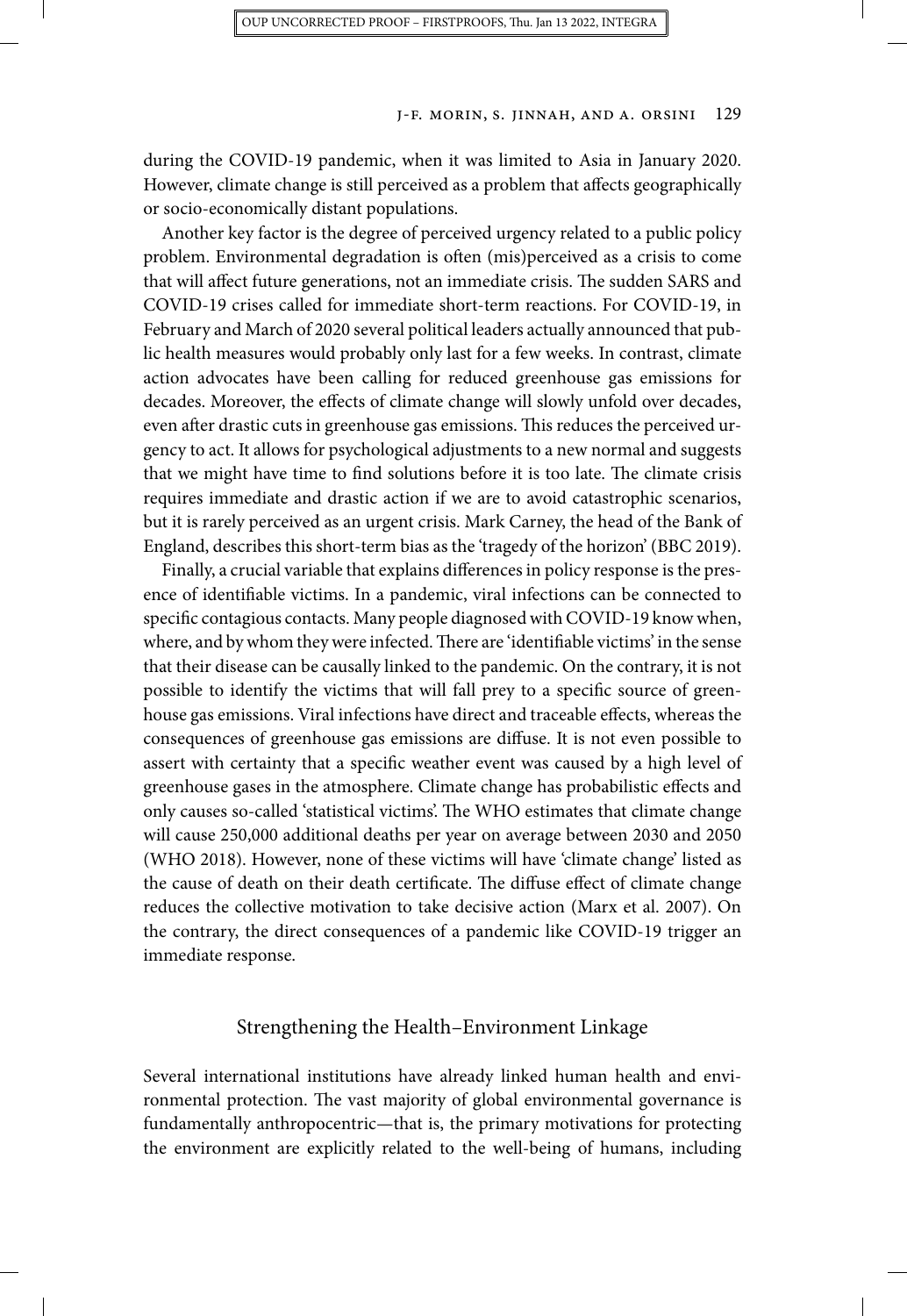human health. The 1992 Rio Declaration on Environment and Development, one of the pillars of global environmental governance, was revealing. Its first principle states that 'Human beings … are entitled to a *healthy* and productive life in harmony with nature' (UN 1992, emphasis added).

Human health has motivated the conclusion of several environmental agreements, including the following: the 1987 Montreal Protocol on the ozone layer, the 1992 Basel Convention on hazardous wastes, the 2004 Stockholm Convention on Persistent Organic Pollutants, and the 2013 Minamata Convention on Mercury. The Paris Agreement on climate change argues that greenhouse gas reductions are justified on human health grounds. It also includes a provision stipulating that when states act to address climate change, they should 'respect, promote and consider their respective obligations on the right to health' (UN 2015 preamble). Morin and Blouin (2019) have identified a total of 338 environmental treaties that refer explicitly to human health.

Intergovernmental organizations devoted to environmental protection and human health are already cooperating. As early as 2002, the WHO and UNEP launched the Health and Environment Linkages Initiative to support actions in developing countries to reduce environmental threats to health. Since 2000, the WHO has partnered with UNEP and the World Meteorological Organization to raise awareness about the health impacts of climate change. In 2010, the secretariat of the Convention on Biological Diversity reinforced its cooperation with the WHO in the framework of a joint work programme to produce and diffuse scientific knowledge on health and biodiversity. The WHO, the World Organization for Animal Health, and the UN Food and Agriculture Organization created an early warning system for animal diseases and zoonoses. These are just a few of the existing institutional linkages between intergovernmental organizations that create synergies between human health and environmental protection.

Some transnational civil society organizations are also actively promoting synergies between health and the environment, for example, the EcoHealth Alliance and the Healthy Environments for Children Alliance. Several of these groups meet annually at the Global Climate and Health Summits, which are organized in parallel to the Conference of the Parties to the UN Framework Convention on Climate Change. These groups combine public health and environmental concerns to form broad coalitions to coordinate convincing advocacy narratives for policy action (Mayer 2009).

Several international institutions and actors are promoting new paradigms to reinforce the synergies between health and environmental policies. In recent decades, the concepts of 'sustainable development' and 'green growth' have brought together broad coalitions that have developed global policy actions geared towards the joint objectives of economic development and environmental protection (Morin et al. 2020). After COVID-19, concepts that connect human health to environmental protection are likely to gain prominence in global debates. Possible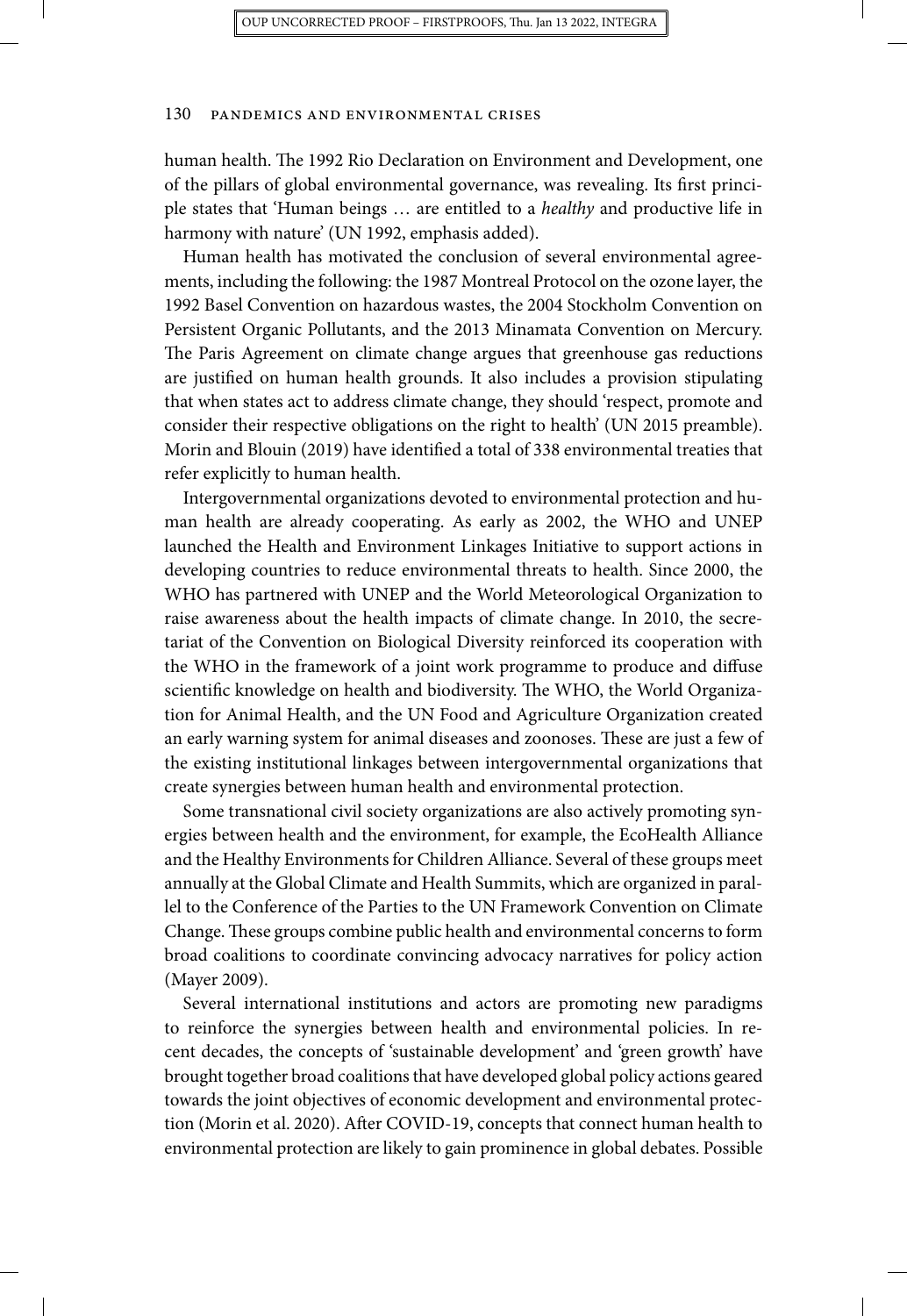candidates include 'one health' and 'planetary health'. These two concepts are already being promoted by organizations such as the Wildlife Conservation Society, the Rockefeller Foundation, and the International Development Research Centre. While the two concepts differ, they stress the interdependence between human health, the health of other animals, and healthy ecosystems. They also call for a holistic and interdisciplinary understanding of health.

Despite this, the governance of human health and environmental protection is not fully integrated and several potential synergies are not exploited. According to the WHO, in 2019 half of its member-states did not have a strategy to tackle the twin issues of public health and climate change, and several countries that did have a strategy failed to implement it (WHO 2019b). This suggests that environmental and health policymaking remains largely siloed.

The social and economic disruption caused by the COVID-19 pandemic provides an opportunity to engage in recovery plans that address environmental protection like never before. Public measures could have a multiplier effect on the economy, by providing jobs and income to economic victims of COVID-19, while at the same time accelerating the transition towards a greener economy. For example, public money could be invested in renewable energy infrastructure, public transportation systems, modernizing the electric grid, or renovating buildings for energy efficiency. These investments would create jobs and significantly reduce greenhouse gas emissions (Hepburn et al. 2020; IRENA 2020). In addition, public support to industries that were heavily impacted by COVID-19 could be conditional on new environmental requirements. The significant reduction in oil prices makes 2020 a good time to introduce carbon taxes and eliminate consumption subsidies for fossil fuels. Although COVID-19 has had tragic consequences, it has also pushed governments to design recovery plans, which open up new opportunities for environmental protection (Kuzemko et al. 2020; McNamara and Newman 2020; OECD 2020).

Nonetheless, governments around the world might be more inclined to focus their recovery plans solely on economic growth because of pressure to boost the economy. The 2008 economic crisis revealed that not all political leaders are interested in creating synergies between economic development and environmental transition. It also suggested that the window of opportunity for large-scale initiatives is short-lived. After the 2008 economic crisis, new equilibriums emerged, and political groups jointly opposed reforms (Geels 2013). Post-COVID-19 recovery plans might provide a rare opportunity to boost the environmental transition.

## **Conclusion**

Despite similarities and interactions between health and environmental crises, very different policy responses have emerged to tackle them. Governments have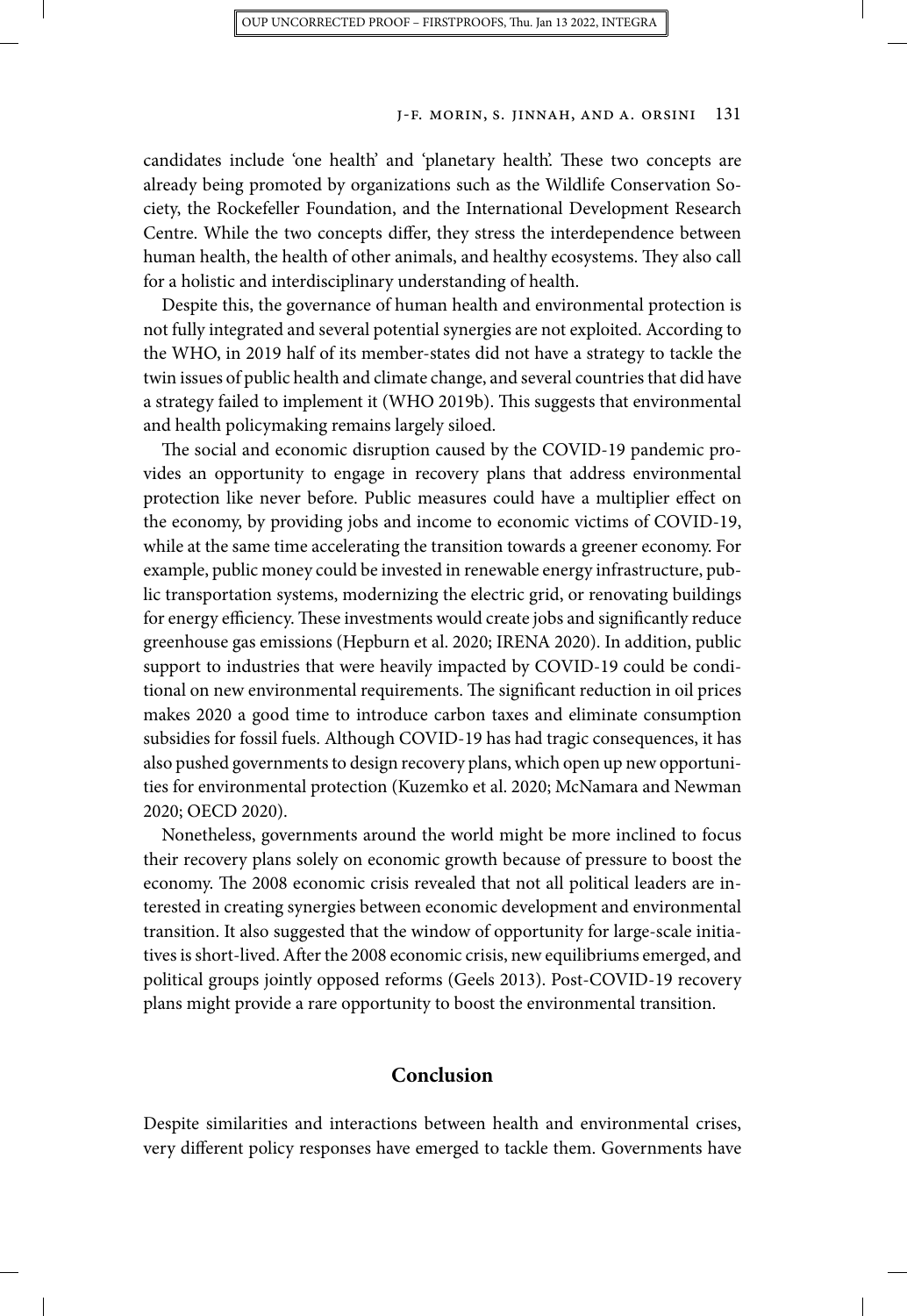adopted drastic policy changes and agreed to massive public investments to address pandemics such as COVID-19, while similar measures appear out of reach for environmental problems like climate change. Moreover, few synergies exist between policy responses to health and environmental issues.

The relative success of global health governance, as indicated by, for example, the swift government response to COVID-19 in many countries, offers lessons for global environmental governance. In particular, environmental governance could be more effective if it (1) framed environmental impacts more explicitly in human health and economic terms; (2) made victims more visible and proximate; and (3) communicated the short-term consequences for all, across geographies and classes. Some of this could be done via 'bandwagoning', or more generously put, by creating 'strategic linkages' between global environmental and health governance (Jinnah 2011). Rather than creating new institutions, strategic linkages capitalize on existing untapped capacities within international institutions to identify overlaps that can maximize synergistic cooperation and even open up new sources of funding by identifying previously opaque connections (Jinnah 2014).

The COVID-19 crisis has also drawn into sharp relief some of the shortcomings of global health governance. There is a need for greater international coordination on things like medical supply production and distribution, public messaging, and coordinated responses. Further, the COVID-19 crisis illuminated the social determinants of health, such as ethnicity, class, and gender, which have deep implications not only for health vulnerability, but also for environmental vulnerability. In order for countries to make equitable progress in either domain, redistributive support is imperative, and a failure to address these systemic problems head on will only further entrench and exacerbate existing inequalities.

Global challenges require systemic changes as related to both formal institutions and norms of what is right and what is possible. Strong government action is needed not only to respond to the crises as they emerge, but to prevent them from emerging in the first place. Investment in prevention, such as by ensuring health-care access for all and transitioning away from fossil fuels, is necessary to prepare not just for the next pandemic or environmental crisis, but also to create long-term, healthy living conditions for all. Prevention is a cheaper, safer, and more equitable option.

### **References**

- Althor, Glenn, James E. M. Watson, and Richard A. Fuller. 2016. 'Global Mismatch between Greenhouse Gas Emissions and the Burden of Climate Change'. *Scientific Reports 6*: 20281. [https://doi.org/10.1038/srep20281.](https://doi.org/10.1038/srep20281)
- Anand, Ruchi. 2017. *International Environmental Justice: A North–South Dimension*. Abingdon: Routledge.
- Andreas, Jan-Justus, Charlotte Burns, and Julia Touza-Montero. 2017. 'Renewable Energy as a Luxury? A Qualitative Comparative Analysis of the Role of the Economy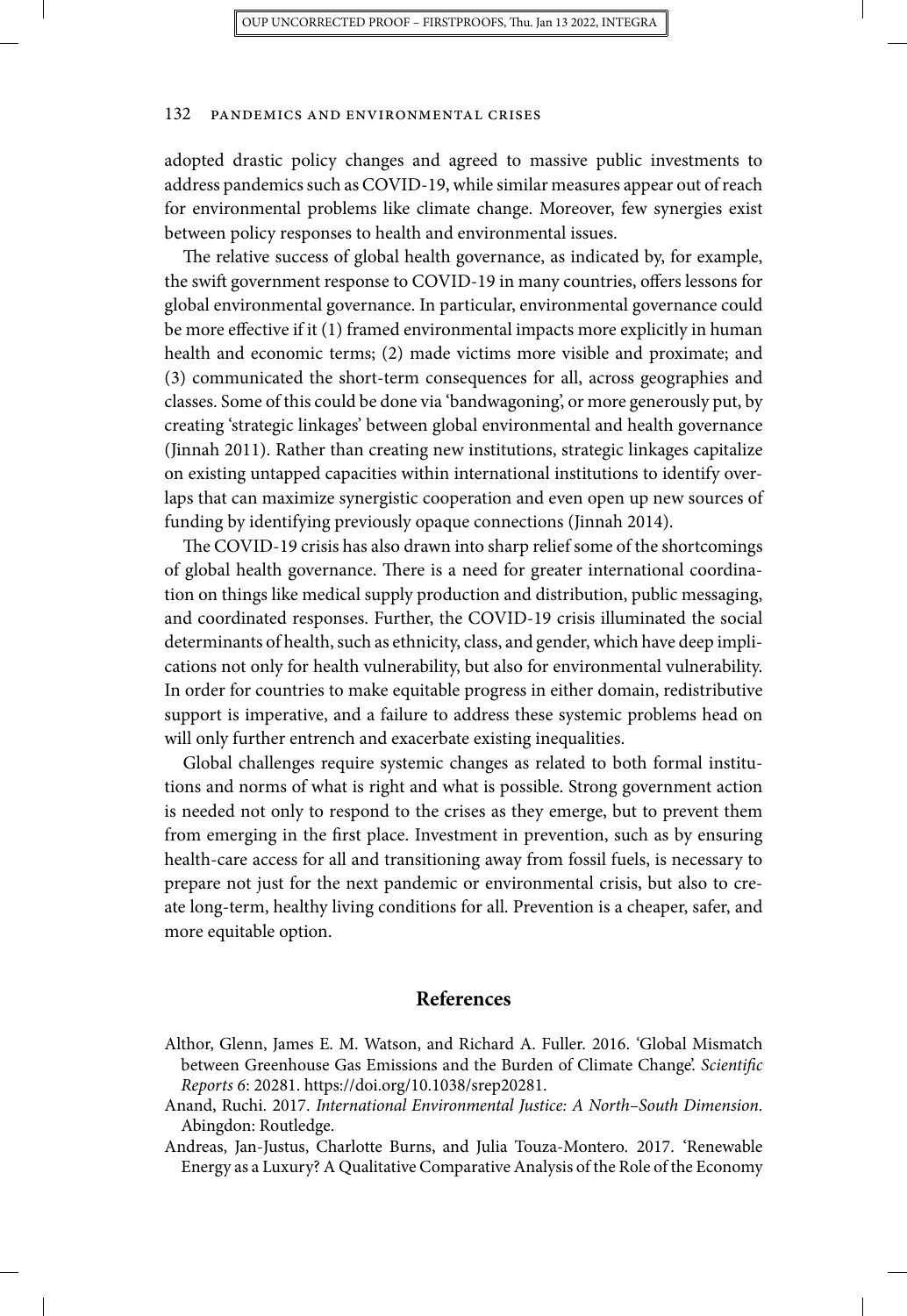in the EU's Renewable Energy Transitions during the "Double Crisis"'. *Ecological Economics 142*: pp. 81–90.

- Bakaki, Zorzeta, and Thomas Bernauer. 2018. 'Do Economic Conditions Affect Public Support for Environmental Policy?' *Journal of Cleaner Production 195*: pp. 66–78.
- BBC. 2019. 'Bank of England Chief Mark Carney Issues Climate Change Warning'. 30 December. [https://www.bbc.com/news/business-50868717.](https://www.bbc.com/news/business-50868717)
- Benvenisti, Eyal. 2020. 'The WHO—Destined to Fail? Political Cooperation and the COVID-19 Pandemic'. University of Cambridge Faculty of Law Research Paper No. 24, 30 June.
- Biermann, Frank, and Rakhyun E. Kim, eds. 2020. *Architectures of Earth System Governance: Institutional Complexity and Structural Transformation*. Cambridge: Cambridge University Press.
- Biermann, Frank, Philipp Pattberg, Harro Van Asselt, and Fariborz Zelli. 2009. 'The Fragmentation of Global Governance Architectures: A Framework for Analysis'. *Global Environmental Politics 9* (4): pp. 14–40.
- Blasiak Robert, Jessica Spijkers, Kanae Tokunaga, Jeremy Pittman, Nobuyuki Yagi, and Henrik Österblom. 2017. 'Climate Change and Marine Fisheries: Least Developed Countries Top Global Index of Vulnerability'. *PLoS One 12* (6): e0179632. [https://](https://doi.org/10.1371/journal.pone.0179632) [doi.org/10.1371/journal.pone.0179632.](https://doi.org/10.1371/journal.pone.0179632)
- Brulle, Robert J., Jason Carmichael, and J. Craig Jenkins. 2012. 'Shifting Public Opinion on Climate Change: An Empirical Assessment of Factors Influencing Concern over Climate Change in the U.S., 2002–2010'. *Climatic Change 114* (2): pp. 169–88.
- Buckley, Ralf. 2020. 'Conservation Implications of COVID-19: Effects via Tourism and Extractive Industries'. *Biological Conservation 247*: 108640.
- Bullard, Robert D. 2020. 'From Civil Rights to Black Lives Matter'. In *Lessons in Environmental Justice: From Civil Rights, to Black Lives Matter, to Idle No More*, edited by Michael Mascarenhas, pp. 2–18. Thousand Oaks, CA: Sage Press.
- Byers, Edward, Matthew Gidden, David Leclère, et al. 2018. 'Global Exposure and Vulnerability to Multi-Sector Development and Climate Change Hotspots'. *Environmental Research Letters 13*: 055012. <https://doi.org/10.1088/1748-9326/aabf45>.
- Centers for Disease Control and Prevention (CDC). 2020. 'Anxiety and Depression: Household Pulse Survey'. [https://www.cdc.gov/nchs/covid19/pulse/mental](https://www.cdc.gov/nchs/covid19/pulse/mental-health.htm)[health.htm](https://www.cdc.gov/nchs/covid19/pulse/mental-health.htm).
- Clark Eva, Karla Fredricks, Laila Woc-Colburn, Maria Elena Bottazzi, and Jill Weatherhead. 2020. 'Disproportionate Impact of the COVID-19 Pandemic on Immigrant Communities in the United States'. *PLOS Neglected Tropical Diseases 14* (7): e0008484. <https://doi.org/10.1371/journal.pntd.0008484>.
- Cui, Yan, Zuo-Feng Zhang, John Froines, et al. 2003. 'Air Pollution and Case Fatality of SARS in the People's Republic of China: An Ecologic Study'. *Environmental Health 2* (15).
- Dauvergne, Peter. 2005. 'Cancer and Global Environmental Politics: Proposing a New Research Agenda'. *Global Environmental Politics 5* (3): pp. 6–13.
- Donkin Aangela, Peter Goldblatt, Jessica Allen, Vivienne Nathanson, and Michael Marmot. 2018. 'Global Action on the Social Determinants of Health'. *BMJ Global Health 3*: e000603.
- Fattorini, Daniele, and Francesco Regoli. 2020. 'Role of the Chronic Air Pollution Levels in the COVID-19 Outbreak Risk in Italy'. *Environmental Pollution 264*: 114732.
- Fazal, Tanisha. 2020. 'Health Diplomacy in Pandemical Times'. *International Organization 74* (supp): pp. E79–E97.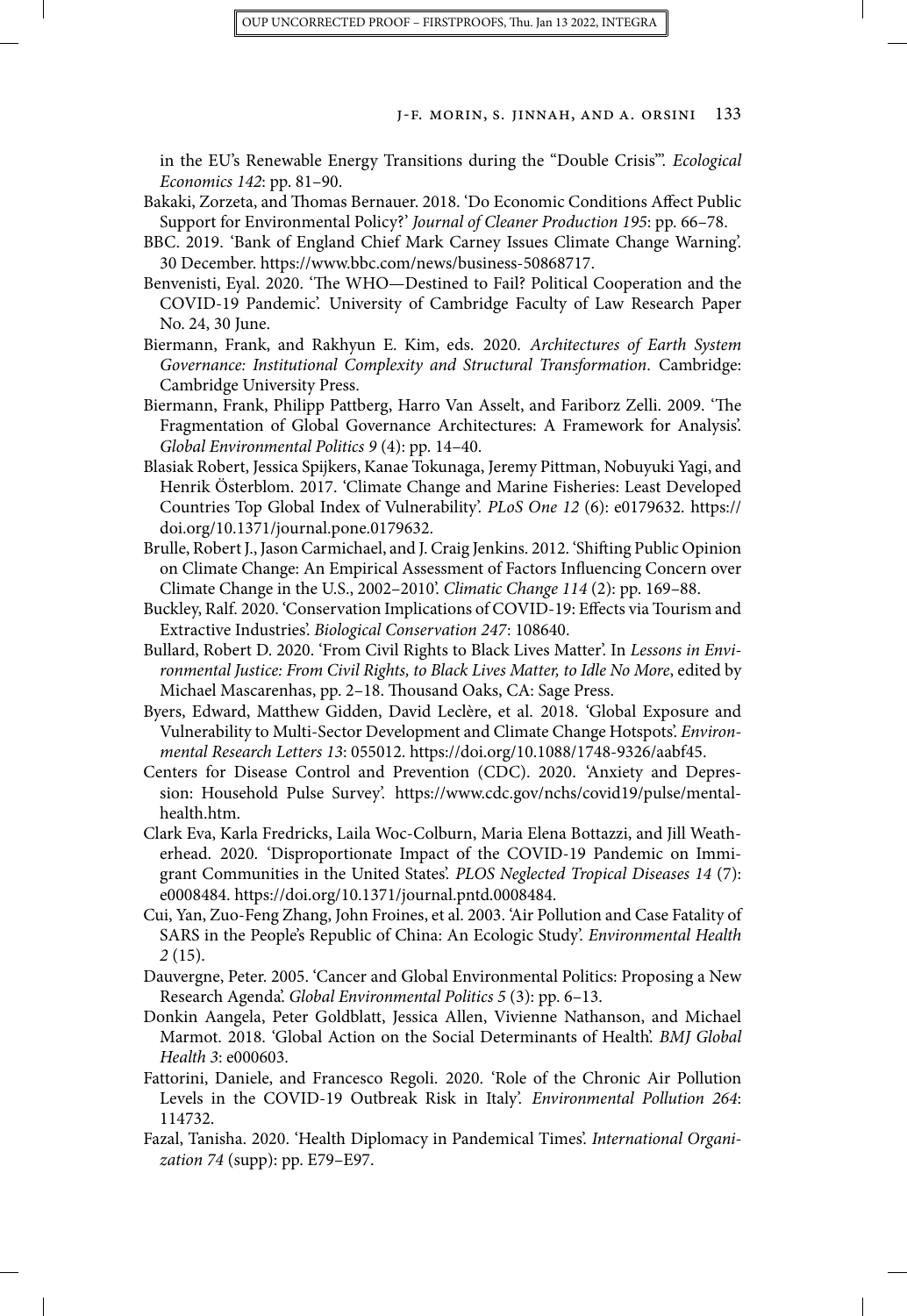- Forster, Piers M., Harriet I. Forster, Mat J. Evans, et al. 2020. 'Current and Future Global Climate Impacts Resulting from COVID-19'. *Nature Climate Change 10*: pp. 913–19. [https://doi.org/10.1038/s41558-020-0883-0.](https://doi.org/10.1038/s41558-020-0883-0)
- Gates Foundation. 2020. 'Who We Are: Financials'. [https://www.gatesfoundation.org/](https://www.gatesfoundation.org/Who-We-Are/General-Information/Financials) [Who-We-Are/General-Information/Financials.](https://www.gatesfoundation.org/Who-We-Are/General-Information/Financials)
- Geels, Frank W. 2013. 'The Impact of the Financial–Economic Crisis on Sustainability Transitions: Financial Investment, Governance and Public Discourse'. *Environmental Innovation and Societal Transitions 6*: pp. 67–95.
- Gifford, Robert., Leila Scannell, Christine Kormos, et al. 2009. 'Temporal Pessimism and Spatial Optimism in Environmental Assessments: An 18-Nation Study'. *Journal of Environmental Psychology 29* (1): pp. 1–12.
- Greenpeace. 2019. 'International Combined Financial Statement'. [https://storage.](https://storage.googleapis.com/planet4-international-stateless/2020/06/a3d5435f-greenpeace-international-combined-financial-statement-2019.pdf) [googleapis.com/planet4-international-stateless/2020/06/a3d5435f-greenpeace](https://storage.googleapis.com/planet4-international-stateless/2020/06/a3d5435f-greenpeace-international-combined-financial-statement-2019.pdf)[international-combined-financial-statement-2019.pdf](https://storage.googleapis.com/planet4-international-stateless/2020/06/a3d5435f-greenpeace-international-combined-financial-statement-2019.pdf).
- Hepburn, Cameron, Brian O'Callaghan, Nicholas Stern, Joseph Stiglitz, and Dimitri Zenghelis. 2020. 'Will COVID-19 Fiscal Recovery Packages Accelerate or Retard Progress on Climate Change?' *Oxford Review of Economic Policy 36* (S1): pp. S359–S381.
- Ip, Eric C. 2020. 'The Constitutional Economics of the World Health Organization'. *Health Economics, Policy and Law 16* (3): pp. 1–15.
- Intergovernmental Panel on Climate Change (IPCC). 2014. 'Climate Change 2014: Synthesis Report. Contribution of Working Groups I, II and III to the Fifth Assessment Report of the Intergovernmental Panel on Climate Change'. Geneva: IPCC.
- IPCC. 2018. 'Global Warming of 1.5°C'. <https://www.ipcc.ch/sr15>.
- International Renewable Energy Agency. 2020. *The Post-COVID Recovery: An Agenda for Resilience, Development and Equality*. Abu Dhabi: IRENA.
- Jinnah, Sikina. 2011. 'Climate Change Bandwagoning: The Impacts of Strategic Linkages on Regime Design, Maintenance, and Death'. *Global Environmental Politics 11* (3): pp. 1–9.
- Jinnah, Sikina. 2014. *Post-Treaty Politics: Secretariat Influence in Global Environmental Governance*. Cambridge, MA: MIT Press.
- Jones, Kate E., Nikkita G. Patel, Marc A. Levy, et al. 2008. 'Global Trends in Emerging Infectious Diseases'. *Nature 451*: pp. 990–4.
- Kahn, Matthew E., and Matthew J. Kotchen. 2011. 'Business Cycle Effects on Concern about Climate Change: The Chilling Effect of Recession'. *Climate Change Economics 2* (3): pp. 257–73.
- Kenny, John, 2018. 'The Role of Economic Perceptions in Influencing Views on Climate Change: An Experimental Analysis with British Respondents'. *Climate Policy 18* (5): pp. 581–92.
- Kenny, John. 2019. 'Economic Conditions and Support for the Prioritisation of Environmental Protection during the Great Recession'. *Environmental Politics 29* (6): pp. 937–58.
- Koremenos, Barbara. 2016. *The Continent of International Law: Explaining Agreement Design*. Cambridge: Cambridge University Press.
- Koremenos, Barbara, Charles Lipson, and Duncan Snidal. 2001. 'The Rational Design of International Institutions'. *International Organization 55* (4): pp. 761–99.
- Kunreuther, Howard, and Paul Slovic. 2020. 'Learning from the COVID-19 Pandemic to Address Climate Change'. 29 May 2020. [https://riskcenter.wharton.upenn.](https://riskcenter.wharton.upenn.edu/wp-content/uploads/2020/06/Learning-from-the-COVID-19-Pandemic-to-Address-Climate-Change_wp.pdf)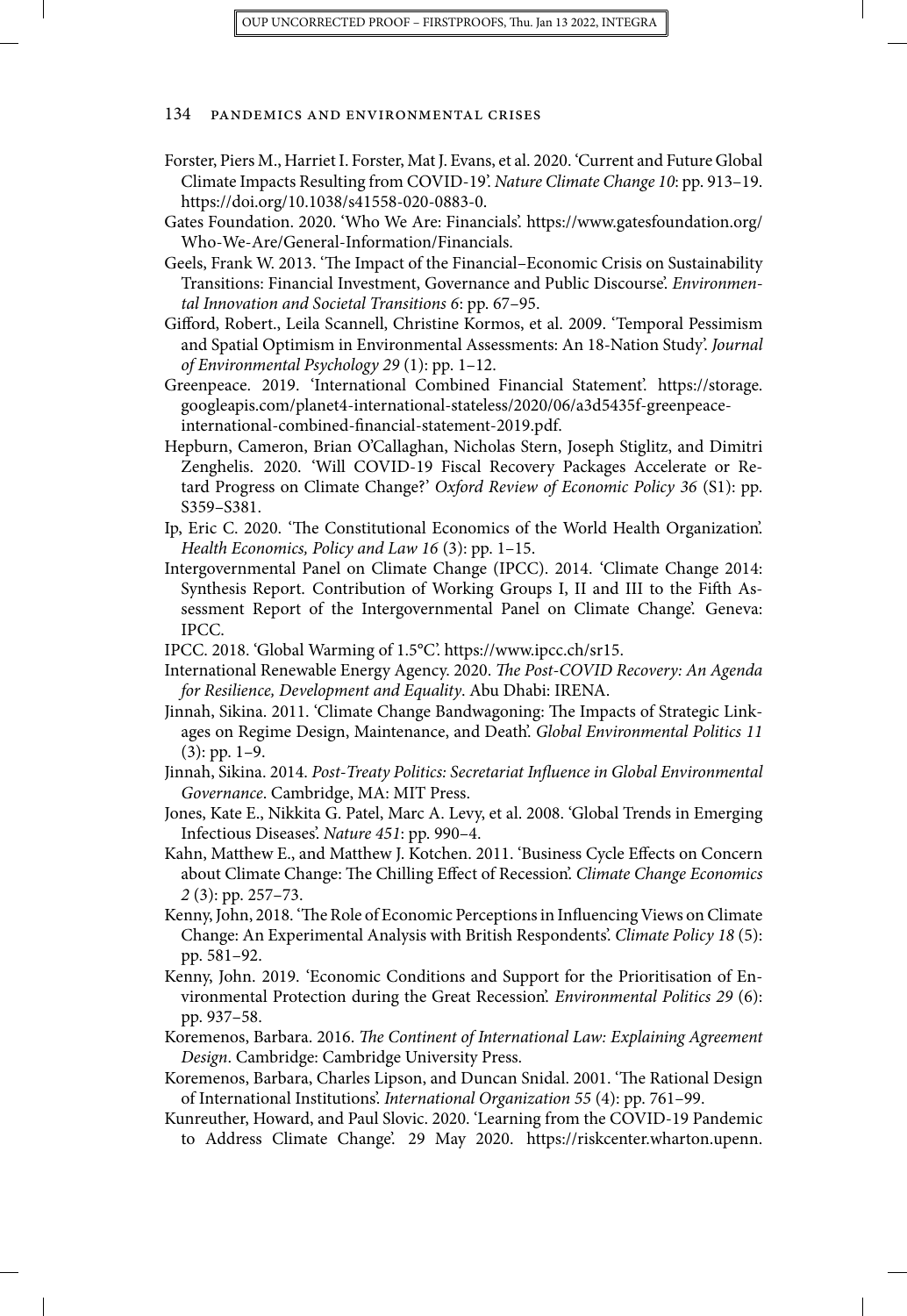[edu/wp-content/uploads/2020/06/Learning-from-the-COVID-19-Pandemic-to-](https://riskcenter.wharton.upenn.edu/wp-content/uploads/2020/06/Learning-from-the-COVID-19-Pandemic-to-Address-Climate-Change_wp.pdf)[Address-Climate-Change\\_wp.pdf](https://riskcenter.wharton.upenn.edu/wp-content/uploads/2020/06/Learning-from-the-COVID-19-Pandemic-to-Address-Climate-Change_wp.pdf).

- Kuzemko, Caroline, Michael Bradshaw, Gavin Bridge, et al. 2020. 'COVID-19 and the Politics of Sustainable Energy Transitions'. *Energy Research & Social Science 68*: 101685.
- Lafond, François, Aimee Gotway Bailey, Jan David Bakker, et al. 2018. 'How Well Do Experience Curves Predict Technological Progress? A Method for Making Distributional Forecasts'. *Technological Forecasting and Social Change 128*: pp. 104–17.
- Le Quéré, Corinne., Robert B. Jackson, Matthew W. Jones, et al. 2020. 'Temporary Reduction in Daily Global CO<sub>2</sub> Emissions during the COVID-19 Forced Confinement'. *Nature Climate Change 10*: pp. 647–53.
- Lindsey, Peter, James Allan, Peadar Brehony, et al. 2020. 'Conserving Africa's Wildlife and Wildlands through the COVID-19 Crisis and Beyond'. *Nature, Ecology & Evolution 4*: pp. 1300–10.
- Marx, Sabine M., Elke U. Weber, Benjamin S. Orlove, et al. 2007. 'Communication and Mental Processes: Experiential and Analytic Processing of Uncertain Climate Information'. *Global Environmental Change 17* (1): pp. 47–58.
- Mascarenhas, Michael. 2020. *Lessons in Environmental Justice: From Civil Rights, to Black Lives Matter, to Idle No More*. Thousand Oaks, CA: Sage Press.
- Mayer, Brian. 2009. *Blue-Green Coalitions: Fighting for Safe Workplaces and Healthy Communities*. Ithaca, NY: Cornell University Press.
- McNamara, Kathleen R., and AAbraham L. Newman. 2020. 'The Big Reveal: COVID-19 and Globalization's Great Transformations'. *International Organization 74* (supp): pp. E59–E77.
- Mildenberger Matto, and Anthony Leiserowitz. 2017. 'Public Opinion on Climate Change: Is There an Economy–Environment Tradeoff?' *Environmental Politics 26* (5): pp. 801–24.
- Mitchell, Ronald B. 2006 'Problem Structure, Institutional Design, and the Relative Effectiveness of International Environmental Agreements'. *Global Environmental Politics 6* (3): pp. 72–89.
- Mitchell, Ronald B., and Patricia M. Keilbach. 2001. 'Situation Structure and Institutional Design: Reciprocity, Coercion, and Exchange'. *International Organization 55* (4): pp. 891–917.
- Morin, Jean-Fréféric, and Chantal Blouin. 2019. 'How Environmental Treaties Contribute to Global Health Governance'. *Globalization and Health 15* (1): p. 47.
- Morin, Jean-Frédéric., Amandine Orsini, and Sikina Jinnah. 2020. *Global Environmental Politics. Understanding the Governance of the Earth*. Oxford: Oxford University Press.
- Negri, Stefania, ed. 2019. *Environmental Health in International and European Law*. Abingdon: Routledge.
- Nunes, João. 2016. 'Ebola and the Production of Neglect in Global Health'. *Third World Quarterly 37* (3): pp. 542–56.
- Onzivu William. 2016. 'Rethinking Transnational Environmental Health Governance in Africa: Can Adaptive Governance Help?' *Review of European, Comparative & International Environmental Law 25* (1): pp. 107–22.
- Organisation for Economic Co-operation and Development (OECD). 2020. *Making the Green Recovery Work for Jobs, Income and Growth*. Paris: OECD.
- Pellow, David Naguib. 2018. *What Is Critical Environmental Justice?* Cambridge: Polity Press.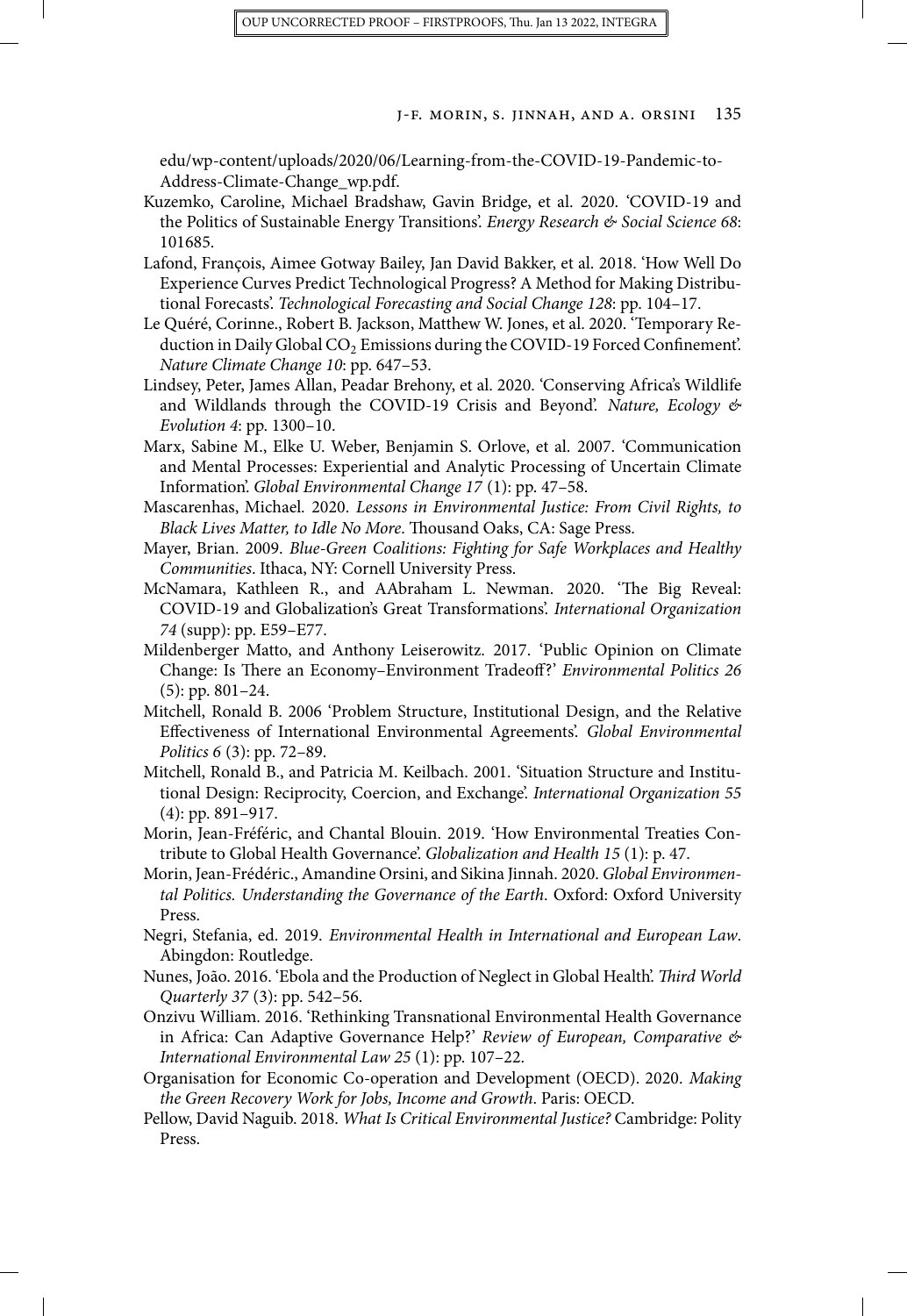- Phillips, Carly A., Astrid Caldas, Rachel Cleetus, et al. 2020. 'Compound Climate Risks in the COVID-19 Pandemic'. *Nature Climate Change 10*: pp. 586–8.
- Quam, Vivian G. M., Joacim Rocklöv, Mikkel B. M. Quam, and Rebekah A. I. Lucas. 2017. 'Assessing Greenhouse Gas Emissions and Health Co-Benefits: A Structured Review of Lifestyle-Related Climate Change Mitigation Strategies'. *International Journal of Environmental Research and Public Health 14* (5): p. 468.
- Quinn, Sandra Crouse, Vicki S. Supriya Kumar, Donald Musa Freimuth, Nestor Casteneda-Angarita, and Kelley Kidwell. 2011. 'Racial Disparities in Exposure, Susceptibility, and Access to Health Care in the US H1N1 Influenza Pandemic'. *American Journal of Public Health 101*: pp. 285–93.
- Ratter, Beate M. W., Katharina H. I. Philipp, and Hans von Storch. 2012. 'Between Hype and Decline: Recent Trends in Public Perception of Climate Change'. *Environmental Science & Policy 18*: pp. 3–8.
- Russel Duncan, and David Benson. 2014. 'Green Budgeting in an Age of Austerity: A Transatlantic Comparative Perspective*'. Environmental Politics 23* (2): pp. 243–62.
- Rutz, Christian, Matthias-Claudio Loretto, Amanda E. Bates, et al. 2020. 'COVID-19 Lockdown Allows Researchers to Quantify the Effects of Human Activity on Wildlife'. *Nature Ecology & Evolution 22*: pp. 1–4.
- Schucht, Simon, Aaugustine Colette, Shilpa Rao, and Mike Holland. 2015. 'Moving towards Ambitious Climate Policies: Monetised Health Benefits from Improved Air Quality Could Offset Mitigation Costs in Europe'. *Environmental Science & Policy 50*: pp. 252–69.
- Scruggs, Lyle, and Salil Benegal. 2012. 'Declining Public Concern about Climate Change: Can We Blame the Great Recession?' *Global Environmental Change 22* (2): pp. 505–15.
- Sell, Susan, and Aseem Prakash. 2004. 'Using Ideas Strategically: The Contest between Business and NGO Networks in Intellectual Property Rights'. *International Studies Quarterly 48*: pp. 143–75.
- Shum, Robert Y. 2012. 'Effects of Economic Recession and Local Weather on Climate Change Attitudes'. *Climate Policy 12* (1): pp. 38–49.
- Singu, Sravani, Arpan Acharya, Kishore Challagundla, and Siddappa N. Byrareddy. 2020. 'Impact of Social Determinants of Health on the Emerging COVID-19 Pandemic in the United States'. *Frontiers in Public Health 8*: p. 406.
- Skovgaard, Jakob. 2014. 'EU Climate Policy after the Crisis'. *Environmental Politics 23* (1): pp. 1–17.
- Thomas, Caroline. 2001. 'Environmental and Health Research: Overlapping Agendas'. *Global Environmental Politics 1* (4): pp. 10–7.
- Tienhaara, Kyla. 2014. 'Varieties of Green Capitalism: Economy and Environment in the Wake of the Global Financial Crisis'. *Environmental Politics 23* (2): pp. 187–204.
- United Nations (UN). 1992. 'Report of the United Nations Conference on Environment and Development'. 3–14 June 1992. [https://www.un.org/en/development/](https://www.un.org/en/development/desa/population/migration/generalassembly/docs/globalcompact/A_CONF.151_26_Vol.I_Declaration.pdf) [desa/population/migration/generalassembly/docs/globalcompact/A\\_CONF.151\\_](https://www.un.org/en/development/desa/population/migration/generalassembly/docs/globalcompact/A_CONF.151_26_Vol.I_Declaration.pdf) [26\\_Vol.I\\_Declaration.pdf](https://www.un.org/en/development/desa/population/migration/generalassembly/docs/globalcompact/A_CONF.151_26_Vol.I_Declaration.pdf).
- UN. 2015. 'Paris Agreement'. [https://unfccc.int/sites/default/files/english\\_paris\\_](https://unfccc.int/sites/default/files/english_paris_agreement.pdf) [agreement.pdf](https://unfccc.int/sites/default/files/english_paris_agreement.pdf).
- UN. 2020. 'Five Things You Should Know about Disposable Masks and Plastic Pollution'. 30 July. [https://news.un.org/en/story/2020/07/1069151.](https://news.un.org/en/story/2020/07/1069151)
- UN Environment Programme (UNEP). 2018. 'UNEP Annual Report 2018'. [https://wedocs.unep.org/bitstream/handle/20.500.11822/27689/AR2018\\_EN.](https://wedocs.unep.org/bitstream/handle/20.500.11822/27689/AR2018_EN.pdf?sequence=1%26isAllowed=y) [pdf?sequence=1&isAllowed=y.](https://wedocs.unep.org/bitstream/handle/20.500.11822/27689/AR2018_EN.pdf?sequence=1%26isAllowed=y)